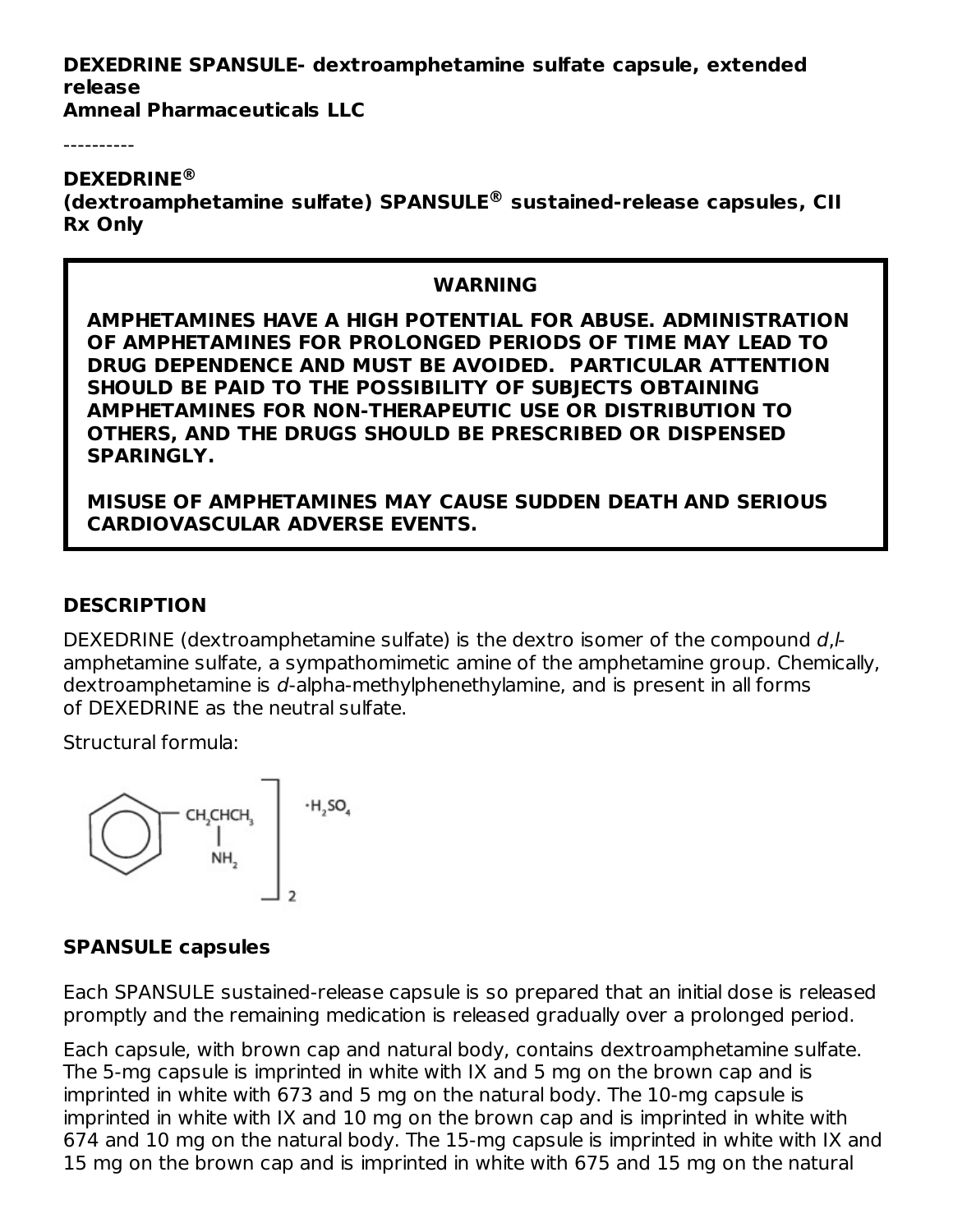body. Product reformulation in 1996 has caused a minor change in the color of the timereleased pellets within each capsule. Inactive ingredients now consist of cetyl alcohol, D&C Yellow No. 10, dibutyl sebacate, ethylcellulose, FD&C Blue No. 1, FD&C Red No. 40, FD&C Yellow No. 6, gelatin, hypromellose, polyethylene glycol, povidone, sodium lauryl sulfate, sugar spheres, and trace amounts of other inactive ingredients.

## **CLINICAL PHARMACOLOGY**

Amphetamines are noncatecholamine, sympathomimetic amines with CNS stimulant activity. Peripheral actions include elevations of systolic and diastolic blood pressures and weak bronchodilator and respiratory stimulant action. There is neither specific evidence that clearly establishes the mechanism whereby amphetamines produce mental and behavioral effects in children, nor conclusive evidence regarding how these effects relate to the condition of the central nervous system. DEXEDRINE SPANSULE Capsules are formulated to release the active drug substance in vivo in a more gradual fashion than the standard formulation, as demonstrated by blood levels. The formulation has not been shown superior in effectiveness over the same dosage of the standard, noncontrolled-release formulations given in divided doses.

## **Pharmacokinetics**

The pharmacokinetics of the tablet and sustained-release capsule were compared in 12 healthy subjects. The extent of bioavailability of the sustained-release capsule was similar compared to the immediate-release tablet. Following administration of three 5-mg tablets, average maximal dextroamphetamine plasma concentrations (C<sub>max</sub>) of 36.6 ng/mL were achieved at approximately 3 hours.

Following administration of one 15-mg sustained-release capsule, maximal dextroamphetamine plasma concentrations were obtained approximately 8 hours after dosing. The average C<sub>max</sub> was 23.5 ng/mL. The average plasma T $_{\rm 1\!}/_{\rm 2}$  was similar for both the tablet and sustained-release capsule and was approximately 12 hours. In 12 healthy subjects, the rate and extent of dextroamphetamine absorption were similar following administration of the sustained-release capsule formulation in the fed (58 g to 75 g fat) and fasted state.

# **INDICATIONS AND USAGE**

DEXEDRINE is indicated in:

## **Narcolepsy**

# **Attention Deficit Disorder with Hyperactivity**

As an integral part of a total treatment program that typically includes other measures (psychological, educational, social) for patients (ages 6 years to 16 years) with this syndrome. A diagnosis of Attention Deficit Hyperactivity Disorder (ADHD; DSM-IV) implies the presence of the hyperactive-impulsive or inattentive symptoms that caused impairment and were present before age 7 years. The symptoms must cause clinically significant impairment, e.g., in social, academic, or occupational functioning, and be present in 2 or more settings, e.g., school (or work) and at home. The symptoms must not be better accounted for by another mental disorder. For the Inattentive Type, at least 6 of the following symptoms must have persisted for at least 6 months: lack of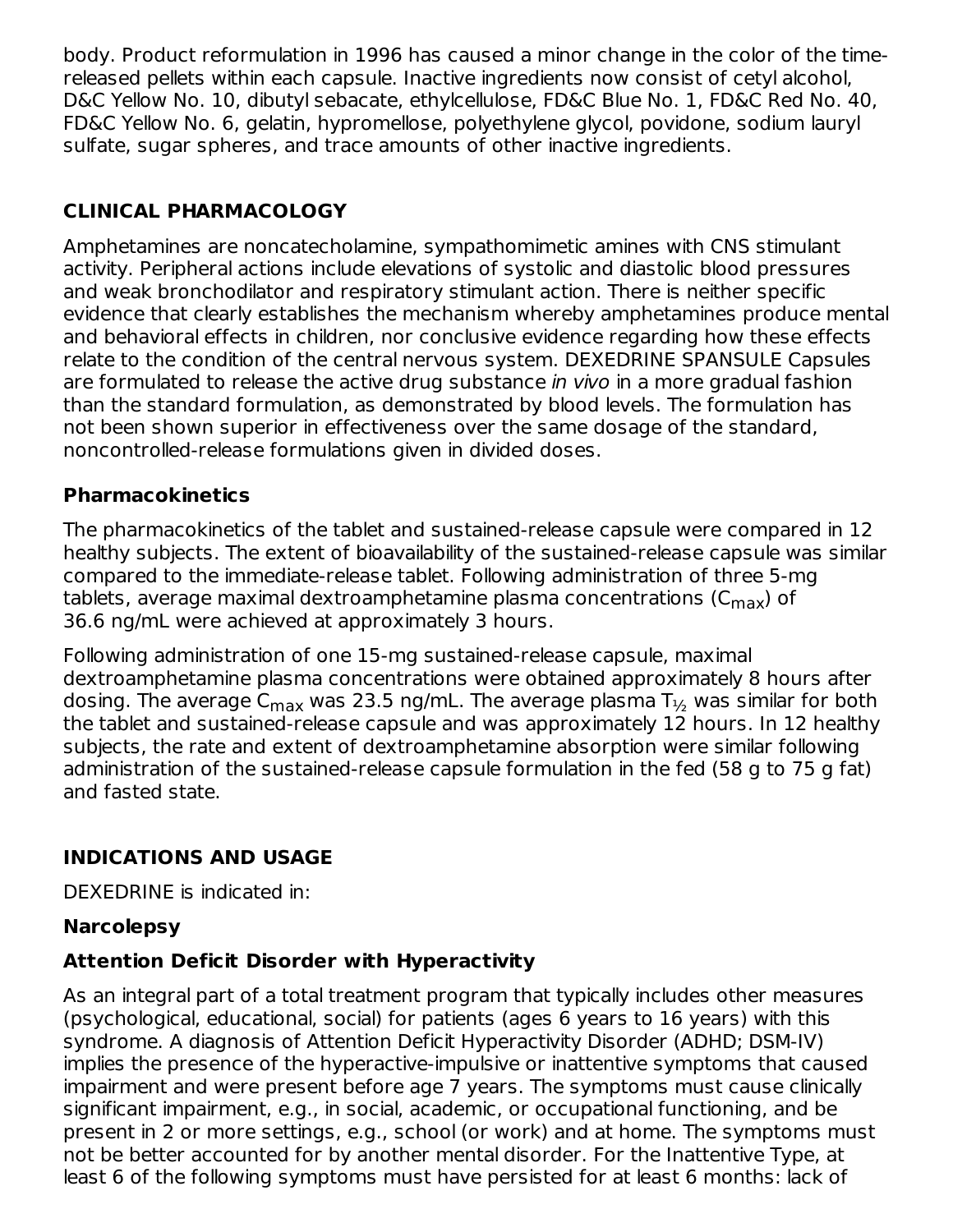attention to details/careless mistakes; lack of sustained attention; poor listener; failure to follow through on tasks; poor organization; avoids tasks requiring sustained mental effort; loses things; easily distracted; forgetful. For the Hyperactive-Impulsive Type, at least 6 of the following symptoms must have persisted for at least 6 months: fidgeting/squirming; leaving seat; inappropriate running/climbing; difficulty with quiet activities; "on the go"; excessive talking; blurting answers; can't wait turn; intrusive. The Combined Type requires both inattentive and hyperactive-impulsive criteria to be met.

## **Special Diagnostic Considerations**

Specific etiology of this syndrome is unknown, and there is no single diagnostic test. Adequate diagnosis requires the use of medical and special psychological, educational, and social resources. Learning may or may not be impaired. The diagnosis must be based upon a complete history and evaluation of the patient and not solely on the presences of the required number of DSM-IV characteristics.

## **Need for Comprehensive Treatment Program**

DEXEDRINE is indicated as an integral part of a total treatment program for ADHD that may include other measures (psychological, educational, social) for patients with this syndrome. Drug treatment may not be indicated for all patients with this syndrome. Stimulants are not intended for use in patients who exhibit symptoms secondary to environmental factors and/or other primary psychiatric disorders, including psychosis. Appropriate educational placement is essential and psychosocial intervention is often helpful. When remedial measures alone are insufficient, the decision to prescribe stimulant medication will depend upon the physician's assessment of the chronicity and severity of the patient's symptoms.

## **CONTRAINDICATIONS**

Advanced arteriosclerosis, symptomatic cardiovascular disease, moderate to severe hypertension, hyperthyroidism, known hypersensitivity or idiosyncrasy to the sympathomimetic amines, glaucoma.

Agitated states.

Patients with a history of drug abuse.

Known hypersensitivity or idiosyncrasy to amphetamine.

In patients known to be hypersensitive to amphetamine, or other components of DEXEDRINE. Hypersensitivity reactions such as angioedema and anaphylactic reactions have been reported in patients treated with other amphetamine products [see Adverse Reactions].

Patients taking monoamine oxidase inhibitors (MAOIs), or within 14 days of stopping MAOIs (including MAOIs such as linezolid or intravenous methylene blue), because of an increased risk of hypertensive crisis [see Warnings and Drug Interactions].

## **WARNINGS**

#### **Serious Cardiovascular Events**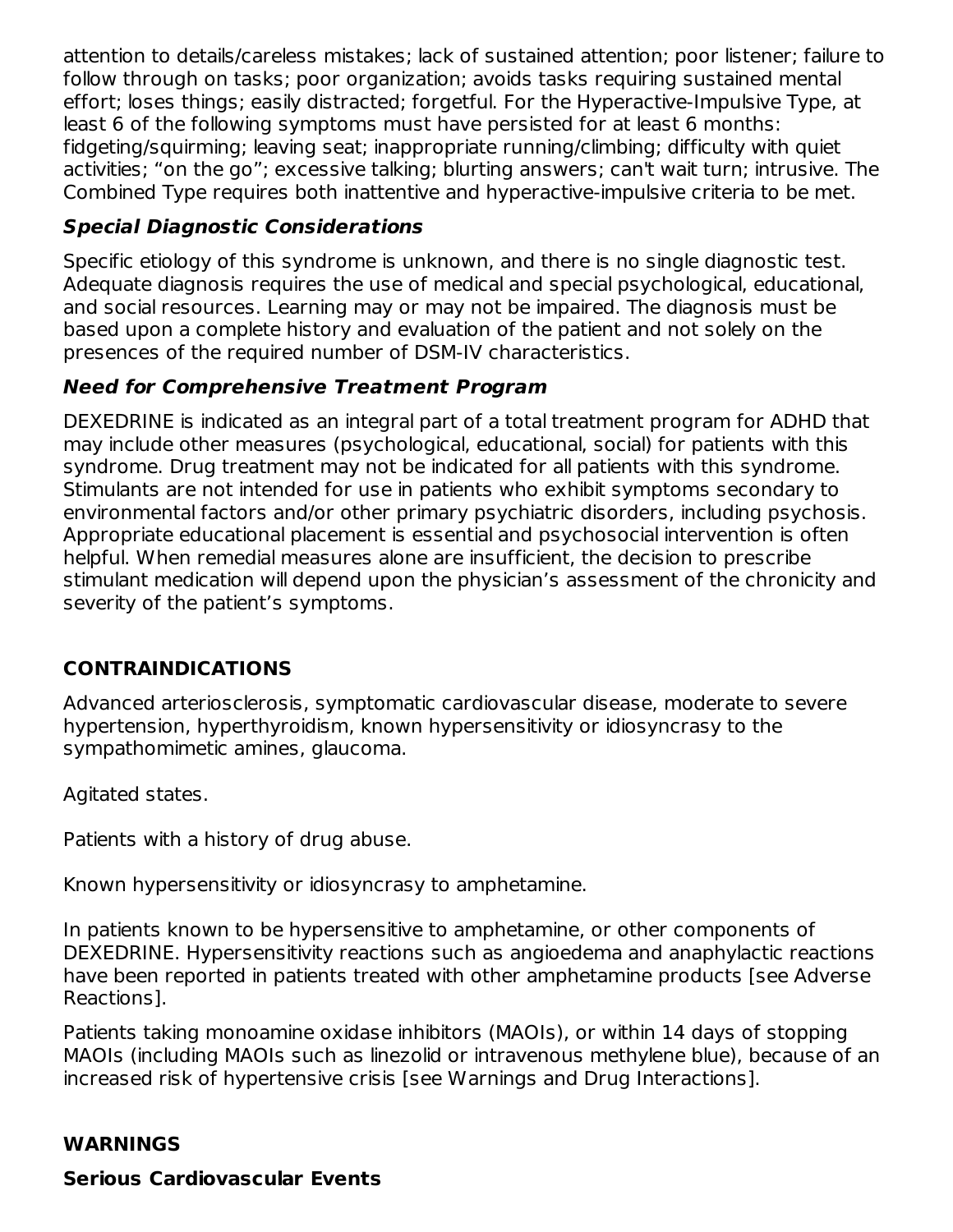#### **Sudden Death in Patients With Pre-existing Structural Cardiac Abnormalities or Other Serious Heart Problems**

## **Children and Adolescents**

Sudden death has been reported in association with CNS stimulant treatment at usual doses in children and adolescents with structural cardiac abnormalities or other serious heart problems. Although some serious heart problems alone carry an increased risk of sudden death, stimulant products generally should not be used in children or adolescents with known serious structural cardiac abnormalities, cardiomyopathy, serious heart rhythm abnormalities, or other serious cardiac problems that may place them at increased vulnerability to the sympathomimetic effects of a stimulant drug.

## **Adults**

Sudden deaths, stroke, and myocardial infarction have been reported in adults taking stimulant drugs at usual doses for ADHD. Although the role of stimulants in these adult cases is also unknown, adults have a greater likelihood than children of having serious structural cardiac abnormalities, cardiomyopathy, serious heart rhythm abnormalities, coronary artery disease, or other serious cardiac problems. Adults with such abnormalities should also generally not be treated with stimulant drugs [see Contraindications].

## **Hypertension and Other Cardiovascular Conditions**

Stimulant medications cause a modest increase in average blood pressure (about 2 mmHg to 4 mmHg) and average heart rate (about 3 bpm to 6 bpm), and individuals may have larger increases. While the mean changes alone would not be expected to have short-term consequences, all patients should be monitored for larger changes in heart rate and blood pressure. Caution is indicated in treating patients whose underlying medical conditions might be compromised by increases in blood pressure or heart rate, e.g., those with pre-existing hypertension, heart failure, recent myocardial infarction, or ventricular arrhythmia [see Contraindications].

#### **Assessing Cardiovascular Status in Patients Being Treated with Stimulant Medications**

Children, adolescents, or adults who are being considered for treatment with stimulant medications should have a careful history (including assessment for a family history of sudden death or ventricular arrhythmia) and physical exam to assess for the presence of cardiac disease, and should receive further cardiac evaluation if findings suggest such disease (e.g., electrocardiogram and echocardiogram). Patients who develop symptoms such as exertional chest pain, unexplained syncope, or other symptoms suggestive of cardiac disease during stimulant treatment should undergo a prompt cardiac evaluation.

## **Psychiatric Adverse Events**

## **Pre-Existing Psychosis**

Administration of stimulants may exacerbate symptoms of behavior disturbance and thought disorder in patients with a pre-existing psychotic disorder.

## **Bipolar Illness**

Particular care should be taken in using stimulants to treat ADHD in patients with comorbid bipolar disorder because of concern for possible induction of a mixed/manic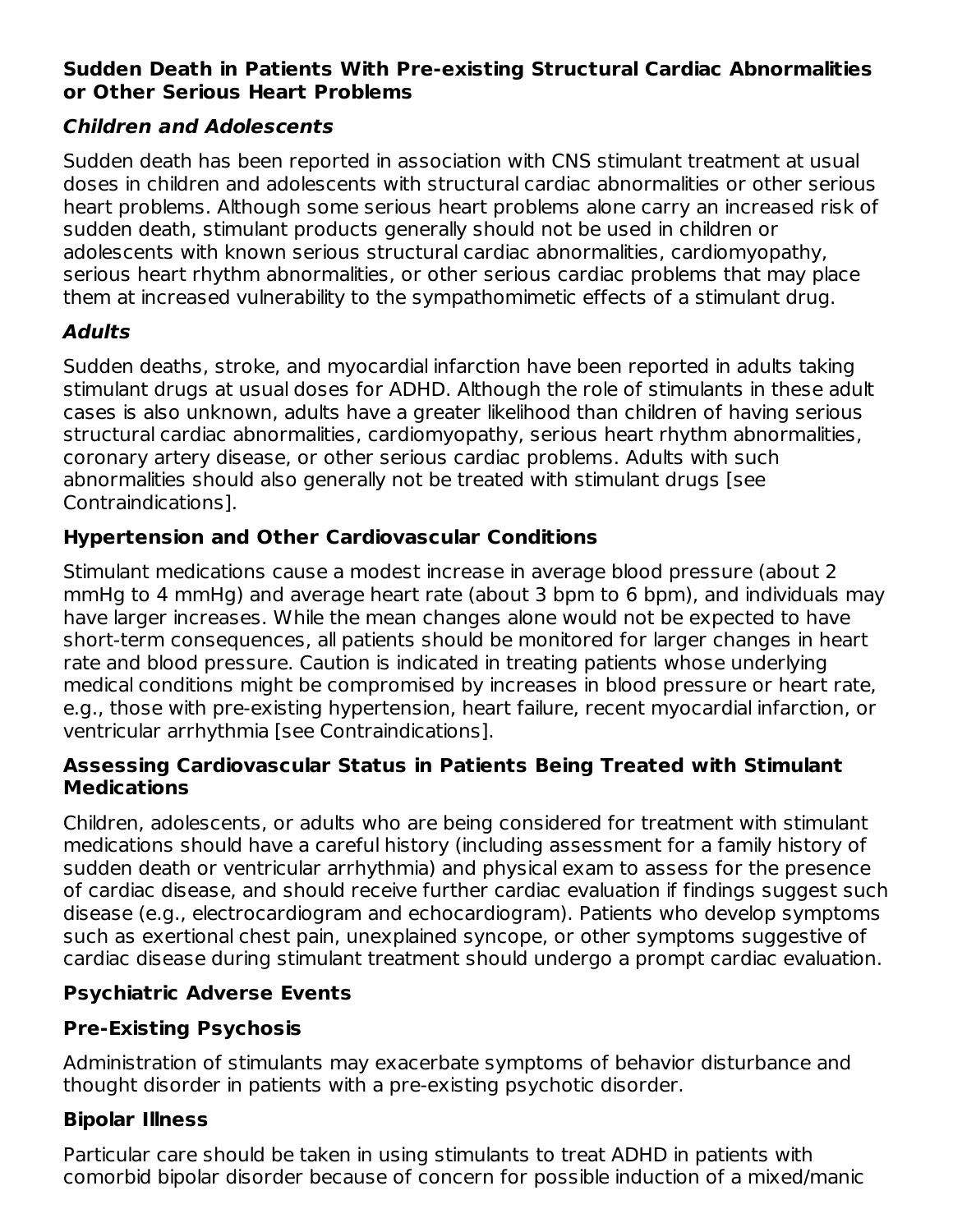episode in such patients. Prior to initiating treatment with a stimulant, patients with comorbid depressive symptoms should be adequately screened to determine if they are at risk for bipolar disorder; such screening should include a detailed psychiatric history, including a family history of suicide, bipolar disorder, and depression.

## **Emergence of New Psychotic or Manic Symptoms**

Treatment emergent psychotic or manic symptoms, e.g., hallucinations, delusional thinking, or mania in children and adolescents without a prior history of psychotic illness or mania can be caused by stimulants at usual doses. If such symptoms occur, consideration should be given to a possible causal role of the stimulant, and discontinuation of treatment may be appropriate. In a pooled analysis of multiple shortterm, placebo-controlled studies, such symptoms occurred in about 0.1% (4 patients with events out of 3,482 exposed to methylphenidate or amphetamine for several weeks at usual doses) of stimulant-treated patients compared to 0 in placebo-treated patients.

## **Aggression**

Aggressive behavior or hostility is often observed in children and adolescents with ADHD, and has been reported in clinical trials and the postmarketing experience of some medications indicated for the treatment of ADHD. Although there is no systematic evidence that stimulants cause aggressive behavior or hostility, patients beginning treatment for ADHD should be monitored for the appearance of, or worsening of, aggressive behavior or hostility.

## **Long-Term Suppression of Growth**

Careful follow-up of weight and height in children ages 7 to 10 years who were randomized to either methylphenidate or non-medication treatment groups over 14 months, as well as in naturalistic subgroups of newly methylphenidate-treated and nonmedication treated children older than 36 months (to the ages of 10 to 13 years), suggests that consistently medicated children (i.e., treatment for 7 days per week throughout the year) have a temporary slowing in growth rate (on average, a total of about 2 cm less growth in height and 2.7 kg less growth in weight over 3 years), without evidence of growth rebound during this period of development. Published data are inadequate to determine whether chronic use of amphetamines may cause a similar suppression of growth, however, it is anticipated that they likely have this effect as well. Therefore, growth should be monitored during treatment with stimulants, and patients who are not growing or gaining height or weight as expected may need to have their treatment interrupted.

## **Seizures**

There is some clinical evidence that stimulants may lower the convulsive threshold in patients with prior history of seizures, in patients with prior EEG abnormalities in absence of seizures, and, very rarely, in patients without a history of seizures and no prior EEG evidence of seizures. In the presence of seizures, the drug should be discontinued.

# **Peripheral Vasculopathy, including Raynaud's phenomenon**

Stimulants, including DEXEDRINE, used to treat ADHD are associated with peripheral vasculopathy, including Raynaud's phenomenon. Signs and symptoms are usually intermittent and mild; however, very rare sequelae include digital ulceration and/or soft tissue breakdown. Effects of peripheral vasculopathy, including Raynaud's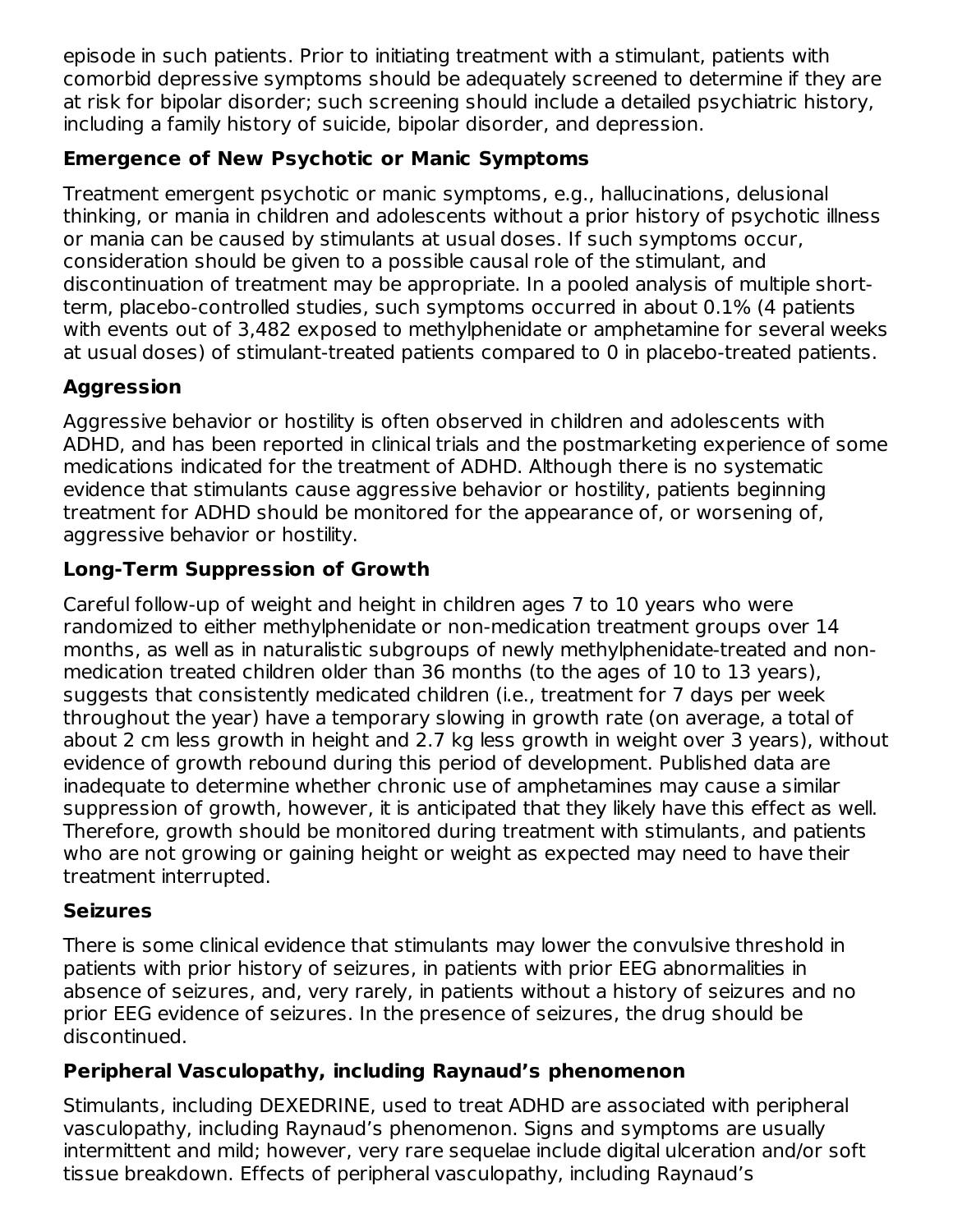phenomenon, were observed in post-marketing reports at different times and at therapeutic doses in all age groups throughout the course of treatment. Signs and symptoms generally improve after reduction in dose or discontinuation of drug. Careful observation for digital changes is necessary during treatment with ADHD stimulants. Further clinical evaluation (e.g., rheumatology referral) may be appropriate for certain patients.

## **Serotonin Syndrome**

Serotonin syndrome, a potentially life-threatening reaction, may occur when amphetamines are used in combination with other drugs that affect the serotonergic neurotransmitter systems such as monoamine oxidase inhibitors (MAOIs), selective serotonin reuptake inhibitors (SSRIs), serotonin norepinephrine reuptake inhibitors (SNRIs), triptans, tricyclic antidepressants, fentanyl, lithium, tramadol, tryptophan, buspirone, and St. John's Wort [see Drug Interactions]. Amphetamines and amphetamine derivatives are known to be metabolized, to some degree, by cytochrome P450 2D6 (CYP2D6) and display minor inhibition of CYP2D6 metabolism [see Clinical Pharmacology]. The potential for a pharmacokinetic interaction exists with the coadministration of CYP2D6 inhibitors which may increase the risk with increased exposure to DEXEDRINE. In these situations, consider an alternative non-serotonergic drug or an alternative drug that does not inhibit CYP2D6 [see Drug Interactions].

Serotonin syndrome symptoms may include mental status changes (e.g., agitation, hallucinations, delirium, and coma), autonomic instability (e.g., tachycardia, labile blood pressure, dizziness, diaphoresis, flushing, hyperthermia), neuromuscular symptoms (e.g., tremor, rigidity, myoclonus, hyperreflexia, incoordination), seizures, and/or gastrointestinal symptoms (e.g., nausea, vomiting, diarrhea).

Concomitant use of DEXEDRINE with MAOI drugs is contraindicated [see Contraindications].

Discontinue treatment with DEXEDRINE and any concomitant serotonergic agents immediately if the above symptoms occur, and initiate supportive symptomatic treatment. If concomitant use of DEXEDRINE with other serotonergic drugs or CYP2D6 inhibitors is clinically warranted, initiate DEXEDRINE with lower doses, monitor patients for the emergence of serotonin syndrome during drug initiation or titration, and inform patients of the increased risk for serotonin syndrome.

## **Visual Disturbance**

Difficulties with accommodation and blurring of vision have been reported with stimulant treatment.

## **PRECAUTIONS**

## **General**

The least amount feasible should be prescribed or dispensed at 1 time in order to minimize the possibility of overdosage.

## **Information for Patients**

Amphetamines may impair the ability of the patient to engage in potentially hazardous activities such as operating machinery or vehicles; the patient should therefore be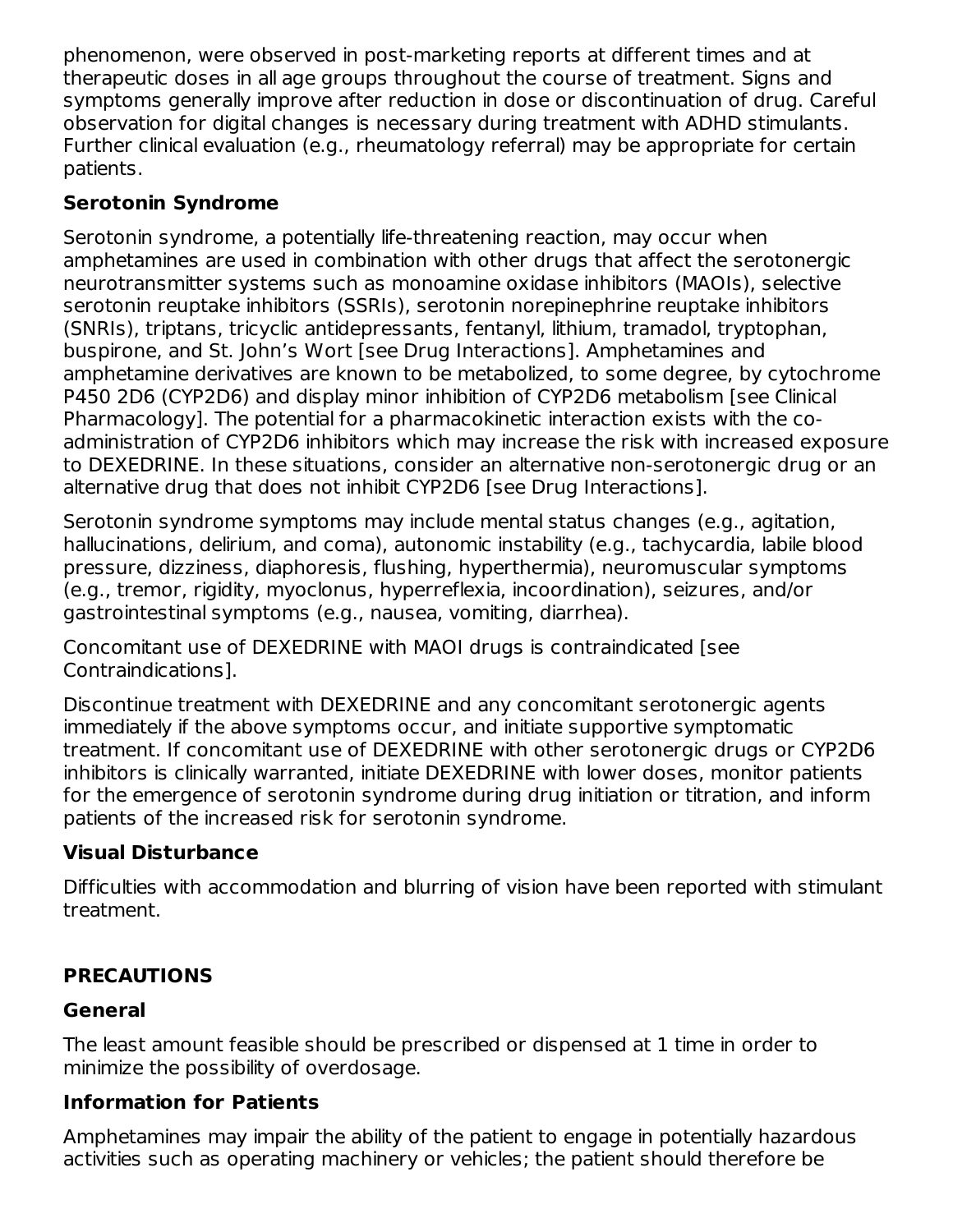cautioned accordingly.

Prescribers or other health professionals should inform patients, their families, and their caregivers about the benefits and risks associated with treatment with dextroamphetamine and should counsel them in its appropriate use. A patient Medication Guide is available for DEXEDRINE. The prescriber or health professional should instruct patients, their families, and their caregivers to read the Medication Guide and should assist them in understanding its contents. Patients should be given the opportunity to discuss the contents of the Medication Guide and to obtain answers to any questions they may have. The complete text of the Medication Guide is reprinted at the end of this document.

Circulation problems in fingers and toes [Peripheral vasculopathy, including Raynaud's phenomenon]

- Instruct patients beginning treatment with DEXEDRINE about the risk of peripheral vasculopathy, including Raynaud's phenomenon, and associated signs and symptoms: fingers or toes may feel numb, cool, painful, and/or may change color from pale, to blue, to red.
- Instruct patients to report to their physician any new numbness, pain, skin color change, or sensitivity to temperature in fingers or toes.
- **Instruct patients to call their physician immediately with any signs of unexplained wounds appearing on fingers or toes while taking DEXEDRINE.**
- Further clinical evaluation (e.g., rheumatology referral) may be appropriate for certain patients.

## **Drug Interactions**

## **Acidifying Agents**

Lower blood levels and efficacy of amphetamines. Increase dose based on clinical response. Examples of acidifying agents include gastrointestinal acidifying agents (e.g., guanethidine, reserpine, glutamic acid HCl, ascorbic acid) and urinary acidifying agents (e.g., ammonium chloride, sodium acid phosphate, methenamine salts).

## **Adrenergic Blockers**

Adrenergic blockers are inhibited by amphetamines.

## **Alkalinizing Agents**

Increase blood levels and potentiate the action of amphetamine. Co-administration of DEXEDRINE and gastrointestinal alkalinizing agents should be avoided. Examples of alkalinizing agents include gastrointestinal alkalinizing agents (e.g., sodium bicarbonate) and urinary alkalinizing agents (e.g. acetazolamide, some thiazides).

## **Tricyclic Antidepressants**

May enhance the activity of tricyclic or sympathomimetic agents causing striking and sustained increases in the concentration of d-amphetamine in the brain; cardiovascular effects can be potentiated. Monitor frequently and adjust or use alternative therapy based on clinical response. Examples of tricyclic antidepressants include desipramine, Protriptyline.

# **CYP2D6 Inhibitors**

The concomitant use of DEXEDRINE and CYP2D6 inhibitors may increase the exposure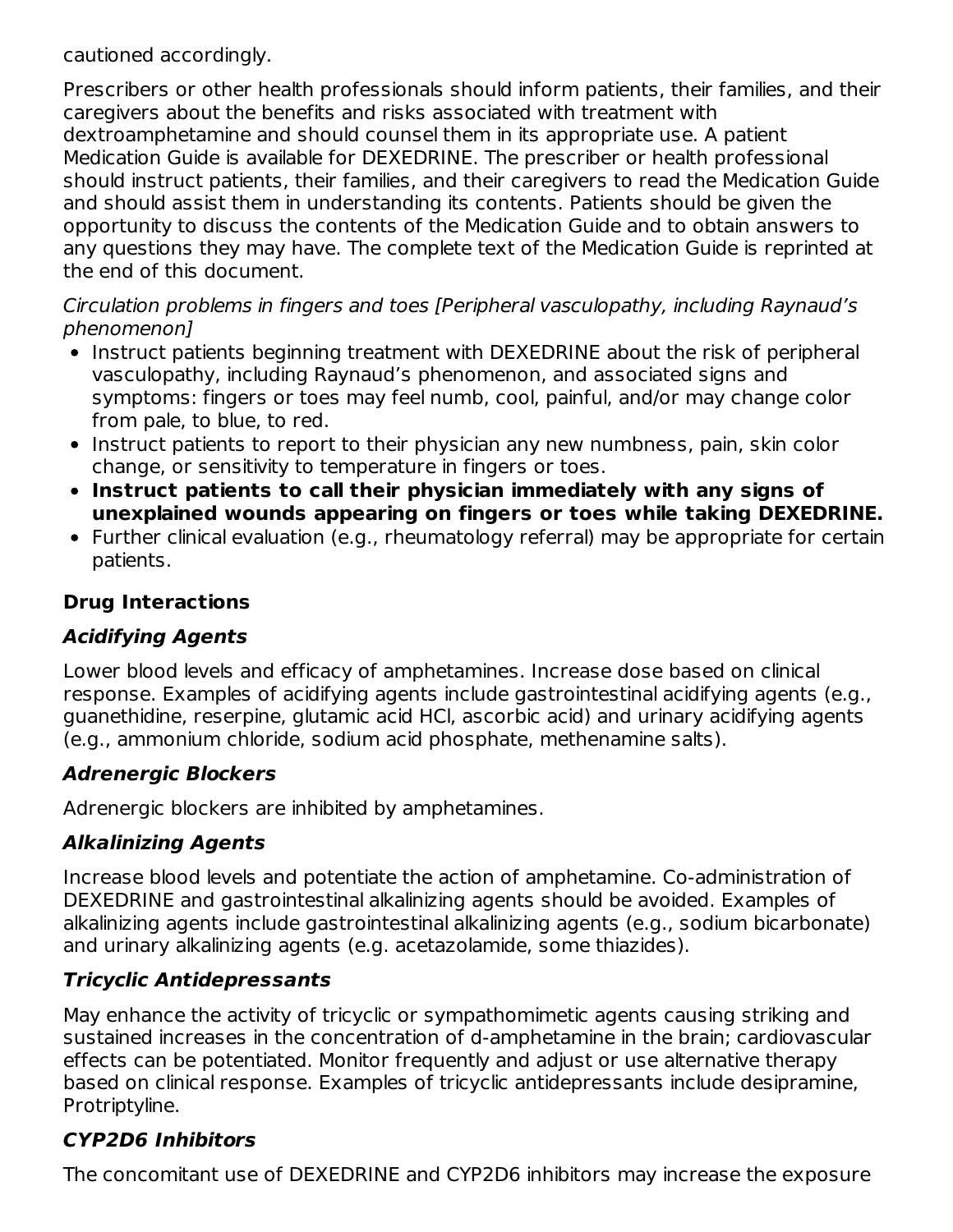of DEXEDRINE compared to the use of the drug alone and increase the risk of serotonin syndrome. Initiate with lower doses and monitor patients for signs and symptoms of serotonin syndrome particularly during DEXEDRINE initiation and after a dosage increase. If serotonin syndrome occurs, discontinue DEXEDRINE and the CYP2D6 inhibitor [see Warnings, Overdosage]. Examples of CYP2D6 Inhibitors include paroxetine and fluoxetine (also serotonergic drugs), quinidine, ritonavir.

## **Serotonergic Drugs**

The concomitant use of DEXEDRINE and serotonergic drugs increases the risk of serotonin syndrome. Initiate with lower doses and monitor patients for signs and symptoms of serotonin syndrome, particularly during DEXEDRINE initiation or dosage increase. If serotonin syndrome occurs, discontinue DEXEDRINE and the concomitant serotonergic drug(s) [see Warnings and Precautions]. Examples of serotonergic drugs include selective serotonin reuptake inhibitors (SSRI), serotonin norepinephrine reuptake inhibitors (SNRI), triptans, tricyclic antidepressants, fentanyl, lithium, tramadol, tryptophan, buspirone, St. John's Wort.

# **MAO Inhibitors**

Concomitant use of MAOIs and CNS stimulants can cause hypertensive crisis. Potential outcomes include death, stroke, myocardial infarction, aortic dissection, ophthalmological complications, eclampsia, pulmonary edema, and renal failure. Do not administer DEXEDRINE concomitantly or within 14 days after discontinuing MAOI [see Contraindications and Warnings]. Examples of MAOIs include selegiline, tranylcypromine, isocarboxazid, phenelzine, linezolid, methylene blue.

# **Proton Pump Inhibitors**

Time to maximum concentration (T $_{\sf max}$ ) of amphetamine is decreased compared to when administered alone. Monitor patients for changes in clinical effect and adjust therapy based on clinical response. An example of a proton pump inhibitor is omeprazole.

# **Antihistamines**

Amphetamines may counteract the sedative effect of antihistamines.

# **Antihypertensives**

Amphetamines may antagonize the hypotensive effects of antihypertensives.

# **Chlorpromazine**

Chlorpromazine blocks dopamine and norepinephrine reuptake, thus inhibiting the central stimulant effects of amphetamines, and can be used to treat amphetamine poisoning.

# **Ethosuximide**

Amphetamines may delay intestinal absorption of ethosuximide.

# **Haloperidol**

Haloperidol blocks dopamine and norepinephrine reuptake, thus inhibiting the central stimulant effects of amphetamines.

# **Lithium Carbonate**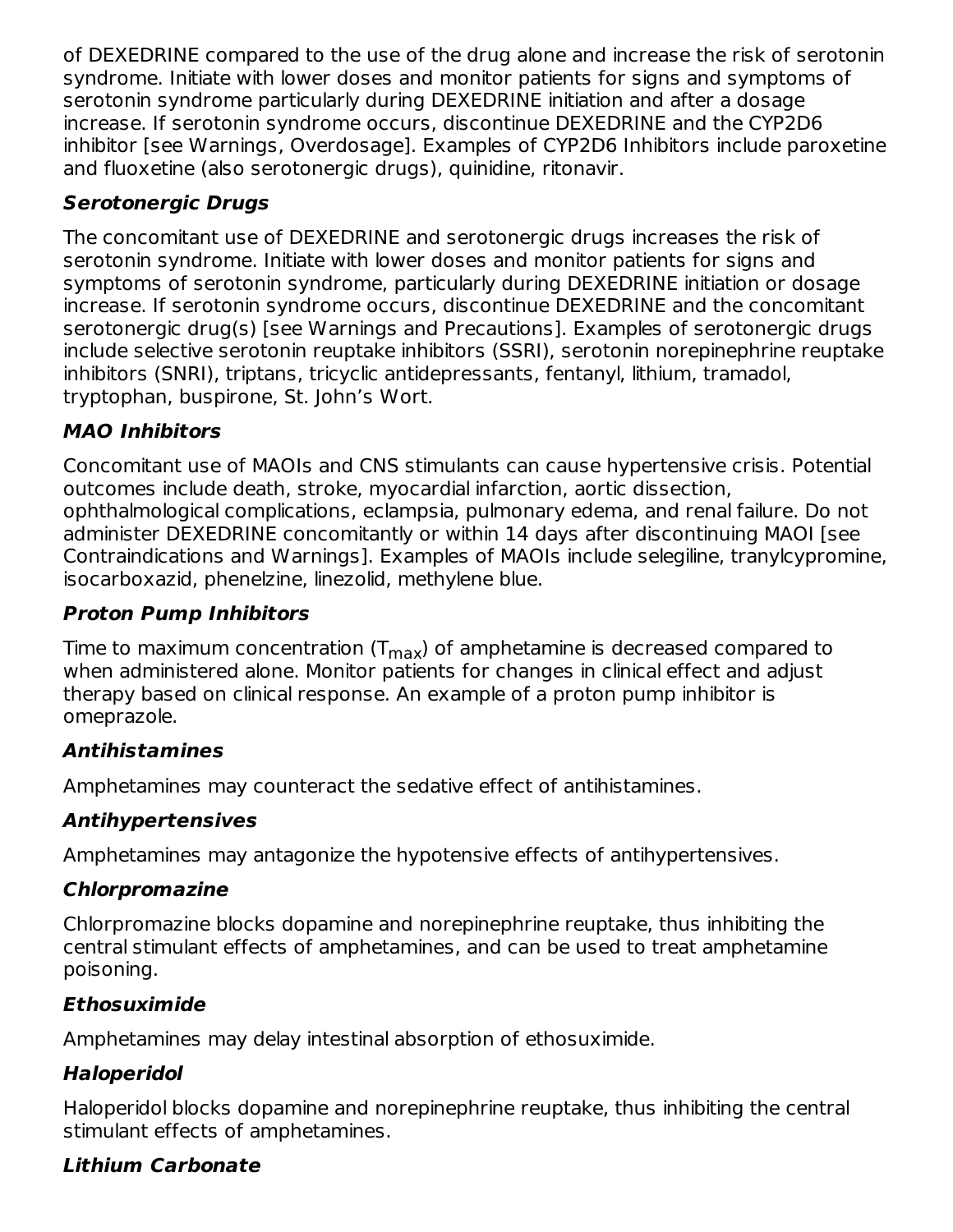The stimulatory effects of amphetamines may be inhibited by lithium carbonate.

## **Meperidine**

Amphetamines potentiate the analgesic effect of meperidine.

## **Methenamine Therapy**

Urinary excretion of amphetamines is increased, and efficacy is reduced, by acidifying agents used in methenamine therapy.

## **Norepinephrine**

Amphetamines enhance the adrenergic effect of norepinephrine.

# **Phenobarbital**

Amphetamines may delay intestinal absorption of phenobarbital; co-administration of phenobarbital may produce a synergistic anticonvulsant action.

# **Phenytoin**

Amphetamines may delay intestinal absorption of phenytoin; co-administration of phenytoin may produce a synergistic anticonvulsant action.

# **Propoxyphene**

In cases of propoxyphene overdosage, amphetamine CNS stimulation is potentiated and fatal convulsions can occur.

# **Veratrum Alkaloids**

Amphetamines inhibit the hypotensive effect of veratrum alkaloids.

## **Drug/Laboratory Test Interactions**

Amphetamines can cause a significant elevation in plasma corticosteroid levels. This increase is greatest in the evening.

Amphetamines may interfere with urinary steroid determinations.

## **Carcinogenesis/Mutagenesis**

Mutagenicity studies and long-term studies in animals to determine the carcinogenic potential of DEXEDRINE have not been performed.

## **Pregnancy**

# **Teratogenic Effects**

DEXEDRINE has been shown to have embryotoxic and teratogenic effects when administered to A/Jax mice and C57BL mice in doses approximately 41 times the maximum human dose. Embryotoxic effects were not seen in New Zealand white rabbits given the drug in doses 7 times the human dose nor in rats given 12.5 times the maximum human dose. While there are no adequate and well-controlled studies in pregnant women, there has been 1 report of severe congenital bony deformity, tracheoesophageal fistula, and anal atresia (VATER association) in a baby born to a woman who took dextroamphetamine sulfate with lovastatin during the first trimester of pregnancy. DEXEDRINE should be used during pregnancy only if the potential benefit justifies the potential risk to the fetus.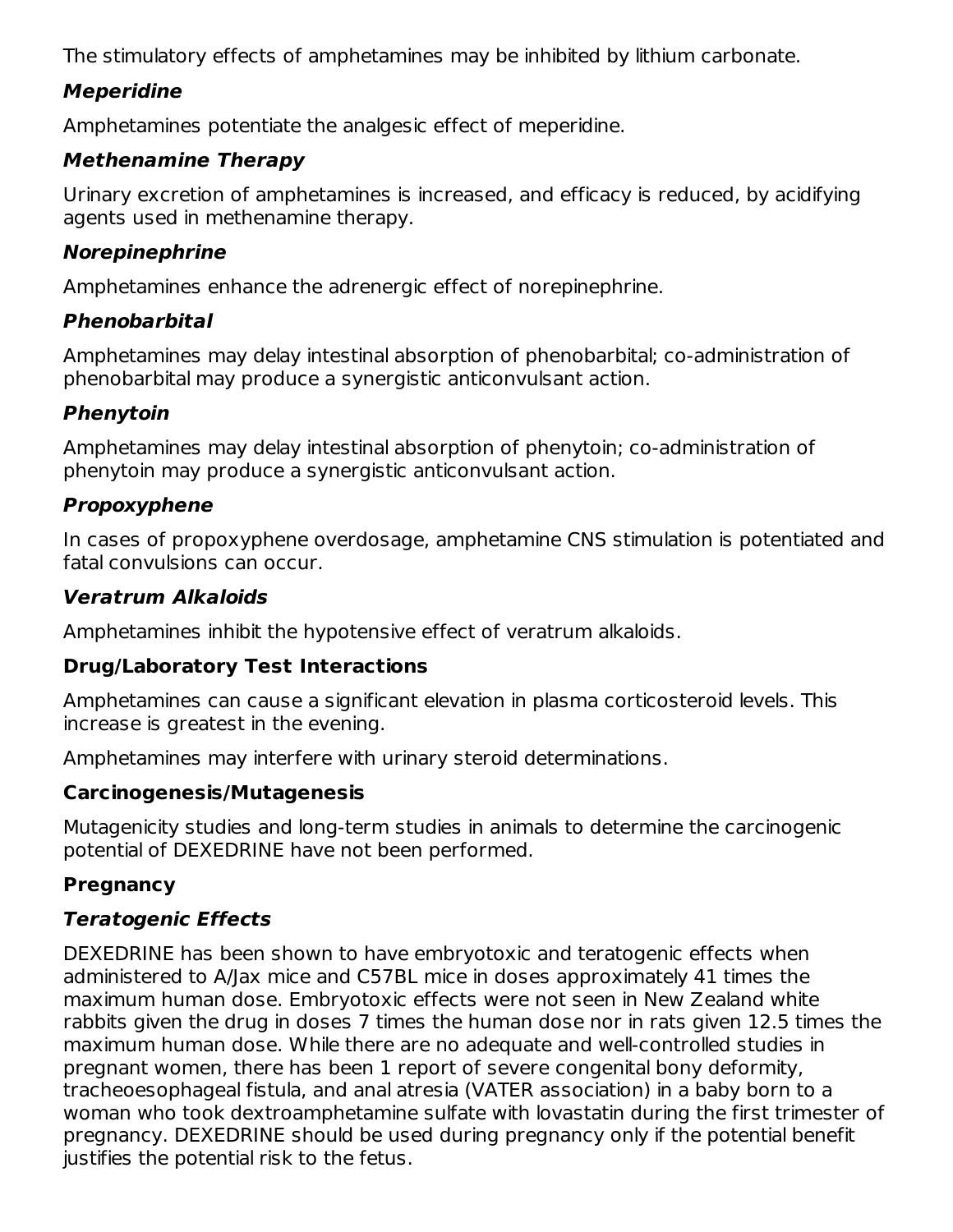#### **Nonteratogenic Effects**

Infants born to mothers dependent on amphetamines have an increased risk of premature delivery and low birth weight. Also, these infants may experience symptoms of withdrawal as demonstrated by dysphoria, including agitation, and significant lassitude.

#### **Nursing Mothers**

Amphetamines are excreted in human milk. Mothers taking amphetamines should be advised to refrain from nursing.

#### **Pediatric Use**

Long-term effects of amphetamines in pediatric patients have not been well established.

DEXEDRINE is not recommended for use in pediatric patients younger than 6 years of age with Attention Deficit Disorder with Hyperactivity described under INDICATIONS AND USAGE.

Clinical experience suggests that in psychotic children, administration of amphetamines may exacerbate symptoms of behavior disturbance and thought disorder.

Amphetamines have been reported to exacerbate motor and phonic tics and Tourette's syndrome. Therefore, clinical evaluation for tics and Tourette's syndrome in children and their families should precede use of stimulant medications.

Data are inadequate to determine whether chronic administration of amphetamines may be associated with growth inhibition; therefore, growth should be monitored during treatment.

Drug treatment is not indicated in all cases of Attention Deficit Disorder with Hyperactivity and should be considered only in light of the complete history and evaluation of the child. The decision to prescribe amphetamines should depend on the physician's assessment of the chronicity and severity of the child's symptoms and their appropriateness for his or her age. Prescription should not depend solely on the presence of one or more of the behavioral characteristics.

When these symptoms are associated with acute stress reactions, treatment with amphetamines is usually not indicated.

## **ADVERSE REACTIONS**

## **Cardiovascular**

Palpitations, tachycardia, elevation of blood pressure. There have been isolated reports of cardiomyopathy associated with chronic amphetamine use.

## **Central Nervous System**

Psychotic episodes at recommended doses (rare), overstimulation, restlessness, dizziness, insomnia, euphoria, dyskinesia, dysphoria, tremor, headache, exacerbation of motor and phonic tics, and Tourette's syndrome.

## **Gastrointestinal**

Dryness of the mouth, unpleasant taste, diarrhea, constipation, intestinal ischemia, and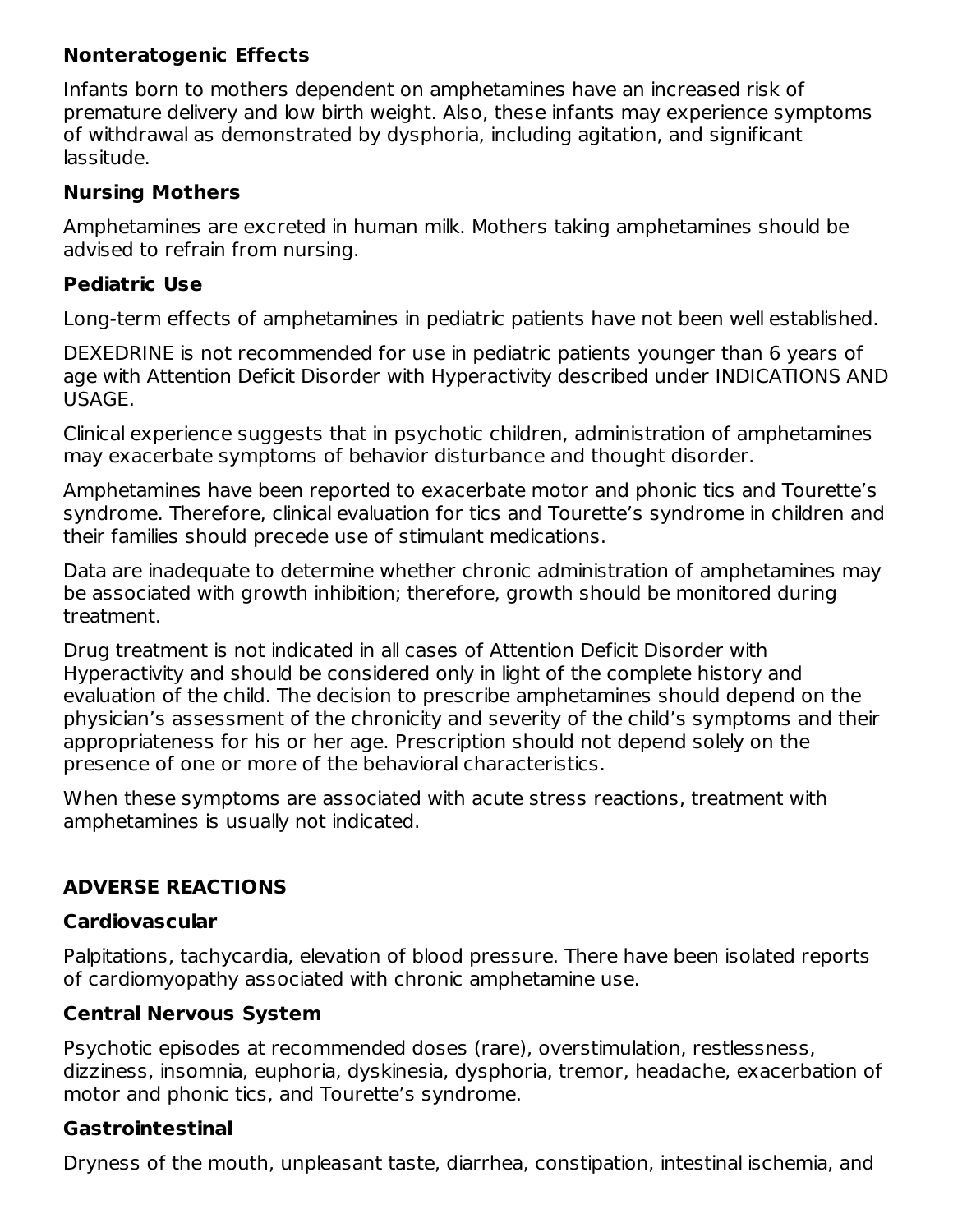other gastrointestinal disturbances. Anorexia and weight loss may occur as undesirable effects.

## **Allergic**

Urticaria.

## **Endocrine**

Impotence, changes in libido, frequent or prolonged erections.

# **Musculoskeletal**

Rhabdomyolysis.

# **Skin and Subcutaneous Tissue Disorders**

Alopecia.

#### **To report SUSPECTED ADVERSE REACTIONS, contact Amneal Pharmaceuticals at 1-877-835-5472 or FDA at 1-800-FDA-1088 or www.fda.gov/medwatch.**

# **DRUG ABUSE AND DEPENDENCE**

Dextroamphetamine sulfate is a Schedule II controlled substance. Amphetamines have been extensively abused. Tolerance, extreme psychological dependence and severe social disability have occurred. There are reports of patients who have increased the dosage to many times that recommended. Abrupt cessation following prolonged high dosage administration results in extreme fatigue and mental depression; changes are also noted on the sleep EEG. Manifestations of chronic intoxication with amphetamines include severe dermatoses, marked insomnia, irritability, hyperactivity, and personality changes. The most severe manifestation of chronic intoxication is psychosis, often clinically indistinguishable from schizophrenia. This is rare with oral amphetamines.

# **OVERDOSAGE**

Manifestations of amphetamine overdose include restlessness, tremor, hyperreflexia, rapid respiration, confusion, assaultiveness, hallucinations, panic states, hyperpyrexia and rhabdomyolysis. Fatigue and depression usually follow the central nervous system stimulation. Serotonin syndrome has also been reported. Cardiovascular effects include arrhythmias, hypertension or hypotension and circulatory collapse. Gastrointestinal symptoms include nausea, vomiting, diarrhea and abdominal cramps. Fatal poisoning is usually preceded by convulsions and coma.

## **Treatment**

Consult with a Certified Poison Control Center for up to date guidance and advice.

# **TREATMENT**

Consult with a Certified Poison Control Center for up-to-date guidance and advice. Management of acute amphetamine intoxication is largely symptomatic and includes gastric lavage, administration of activated charcoal, administration of a cathartic, and sedation. Experience with hemodialysis or peritoneal dialysis is inadequate to permit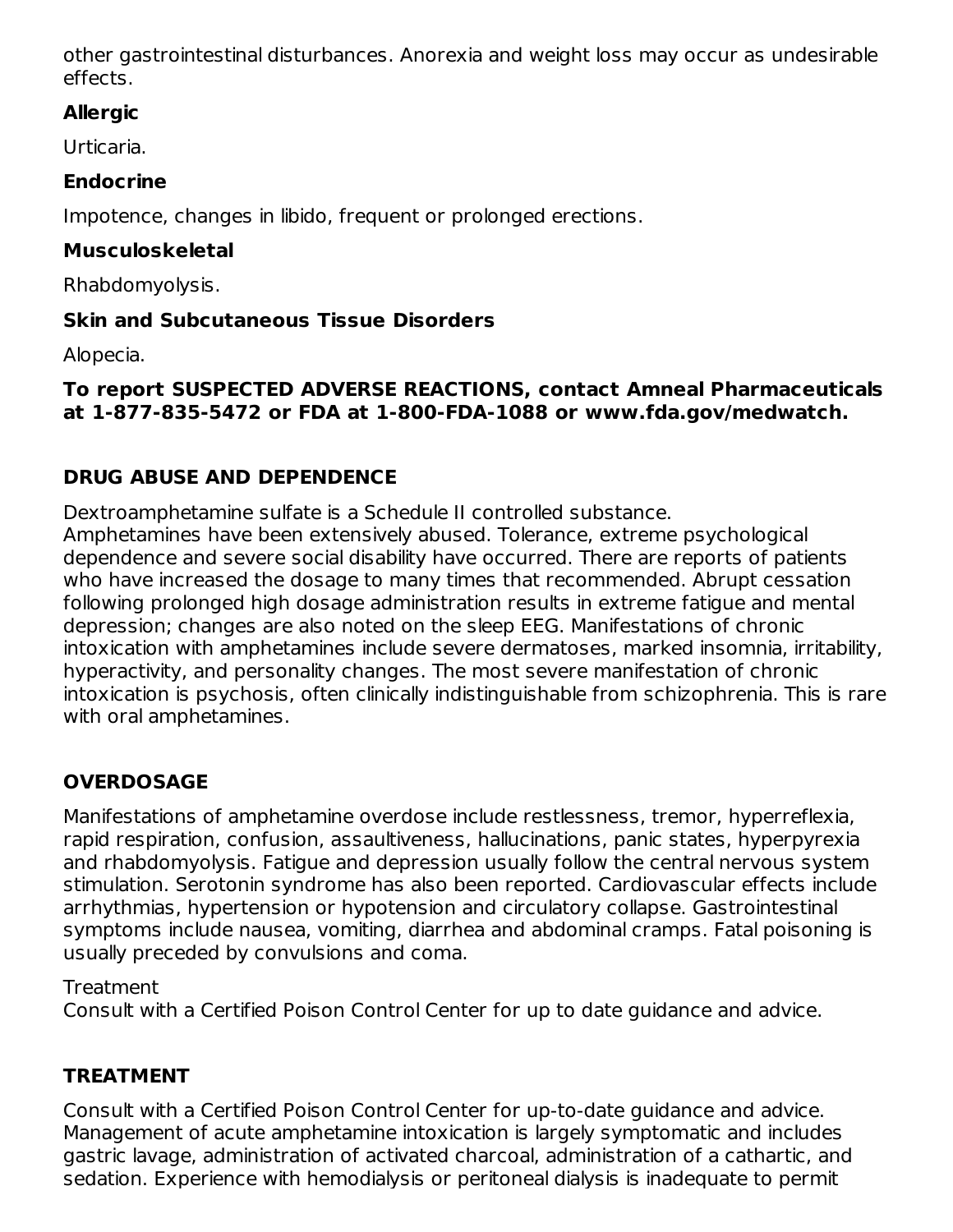sedation. Experience with hemodialysis or peritoneal dialysis is inadequate to permit recommendation in this regard. Acidification of the urine increases amphetamine excretion, but is believed to increase risk of acute renal failure if myoglobinuria is present. If acute, severe hypertension complicates amphetamine overdosage, administration of intravenous phentolamine (Bedford Laboratories) has been suggested. However, a gradual drop in blood pressure will usually result when sufficient sedation has been achieved.

Chlorpromazine antagonizes the central stimulant effects of amphetamines and can be used to treat amphetamine intoxication.

Since much of the SPANSULE capsule medication is coated for gradual release, therapy directed at reversing the effects of the ingested drug and at supporting the patient should be continued for as long as overdosage symptoms remain. Saline cathartics are useful for hastening the evacuation of pellets that have not already released medication.

## **DOSAGE AND ADMINISTRATION**

Amphetamines should be administered at the lowest effective dosage and dosage should be individually adjusted. Late evening doses should be avoided because of the resulting insomnia.

#### **Narcolepsy**

Usual dose is 5 to 60 mg per day in divided doses, depending on the individual patient response.

Narcolepsy seldom occurs in children under 12 years of age; however, when it does, DEXEDRINE may be used. The suggested initial dose for patients aged 6 to 12 is 5 mg daily; daily dose may be raised in increments of 5 mg at weekly intervals until an optimal response is obtained. In patients 12 years of age and older, start with 10 mg daily; daily dosage may be raised in increments of 10 mg at weekly intervals until an optimal response is obtained. If bothersome adverse reactions appear (e.g., insomnia or anorexia), dosage should be reduced.

SPANSULE capsules may be used for once-a-day dosage wherever appropriate.

#### **Attention Deficit Disorder with Hyperactivity**

The SPANSULE capsule formulation is not recommended for pediatric patients younger than 6 years of age.

**In pediatric patients 6 years of age and older,** start with 5 mg once or twice daily; daily dosage may be raised in increments of 5 mg at weekly intervals until optimal response is obtained. Only in rare cases will it be necessary to exceed a total of 40 mg per day. SPANSULE capsules may be used for once-a-day dosage wherever appropriate.

Where possible, drug administration should be interrupted occasionally to determine if there is a recurrence of behavioral symptoms sufficient to require continued therapy.

#### **HOW SUPPLIED**

#### **DEXEDRINE SPANSULE capsules**

Each capsule, with brown cap and natural body, contains dextroamphetamine sulfate.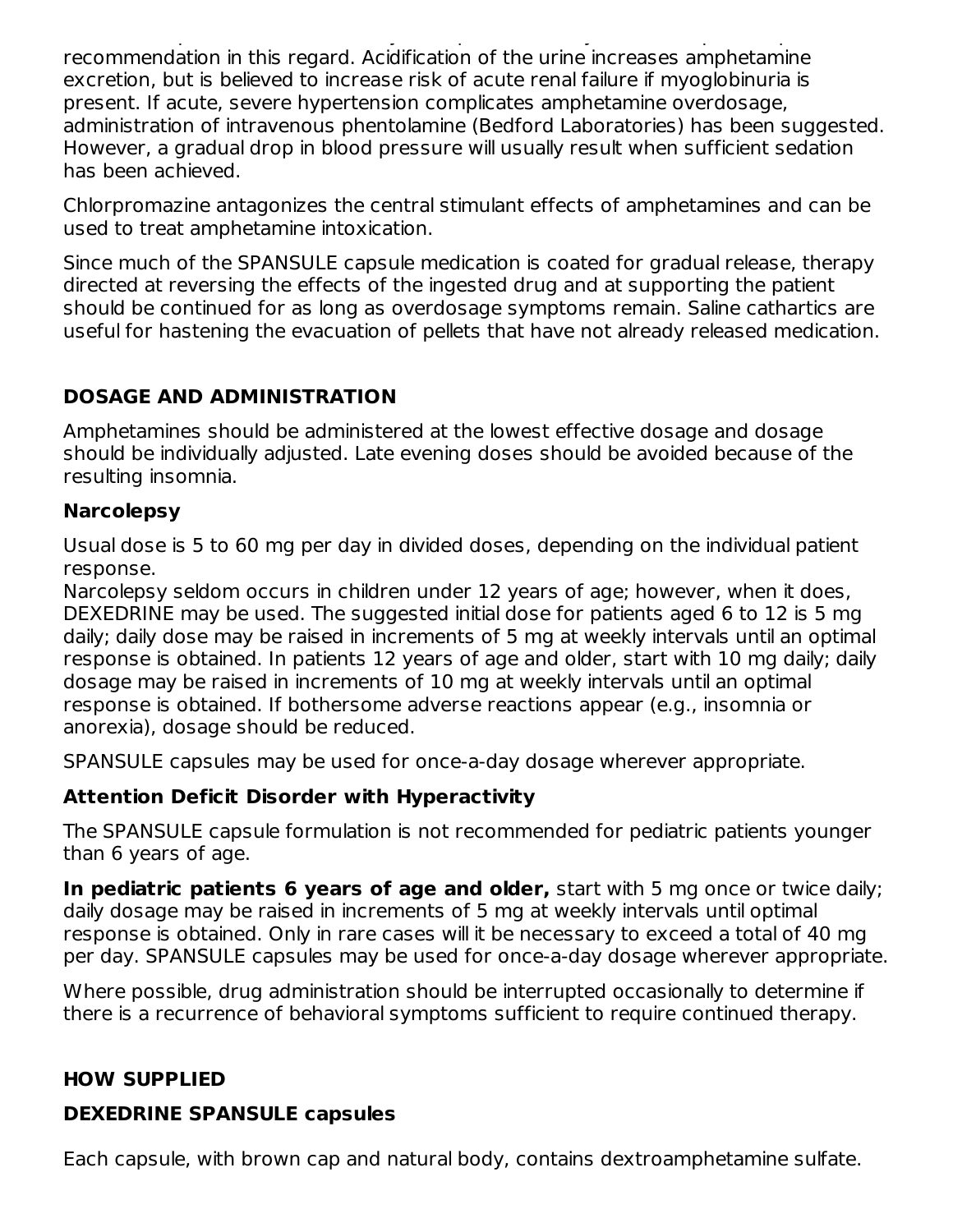The 5-mg capsule is imprinted in white with IX and 5 mg on the brown cap and is imprinted in white with 673 and 5 mg on the natural body.

The 10-mg capsule is imprinted in white with IX and 10 mg on the brown cap and is imprinted in white with 674 and 10 mg on the natural body.

The 15-mg capsule is imprinted in white with IX and 15 mg on the brown cap and is imprinted in white with 675 and 15 mg on the natural body.

| NDC 64896-673-10 |
|------------------|
| NDC 64896-674-10 |
| NDC 64896-675-10 |
|                  |

Store at controlled room temperature between 20° to 25°C (68° to 77°F) [see USP].

Dispense in a tight, light-resistant container.

Manufactured by: **Catalent Pharma Solutions** Winchester, KY 40391

Distributed by: Amneal Specialty, a division of **Amneal Pharmaceuticals LLC** Bridgewater, NJ 08807

Rev. 01-2022-01

For additional copies of the printed medication guide, please visit www.amneal.com or contact us at 1-877-835-5472.

#### **MEDICATION GUIDE**

#### **DEXEDRINE ®**

#### **(dextroamphetamine sulfate) SPANSULE sustained-release capsules, CII ®**

Read the Medication Guide that comes with DEXEDRINE before you or your child starts taking it and each time you get a refill. There may be new information. This Medication Guide does not take the place of talking to your doctor about your or your child's treatment with DEXEDRINE.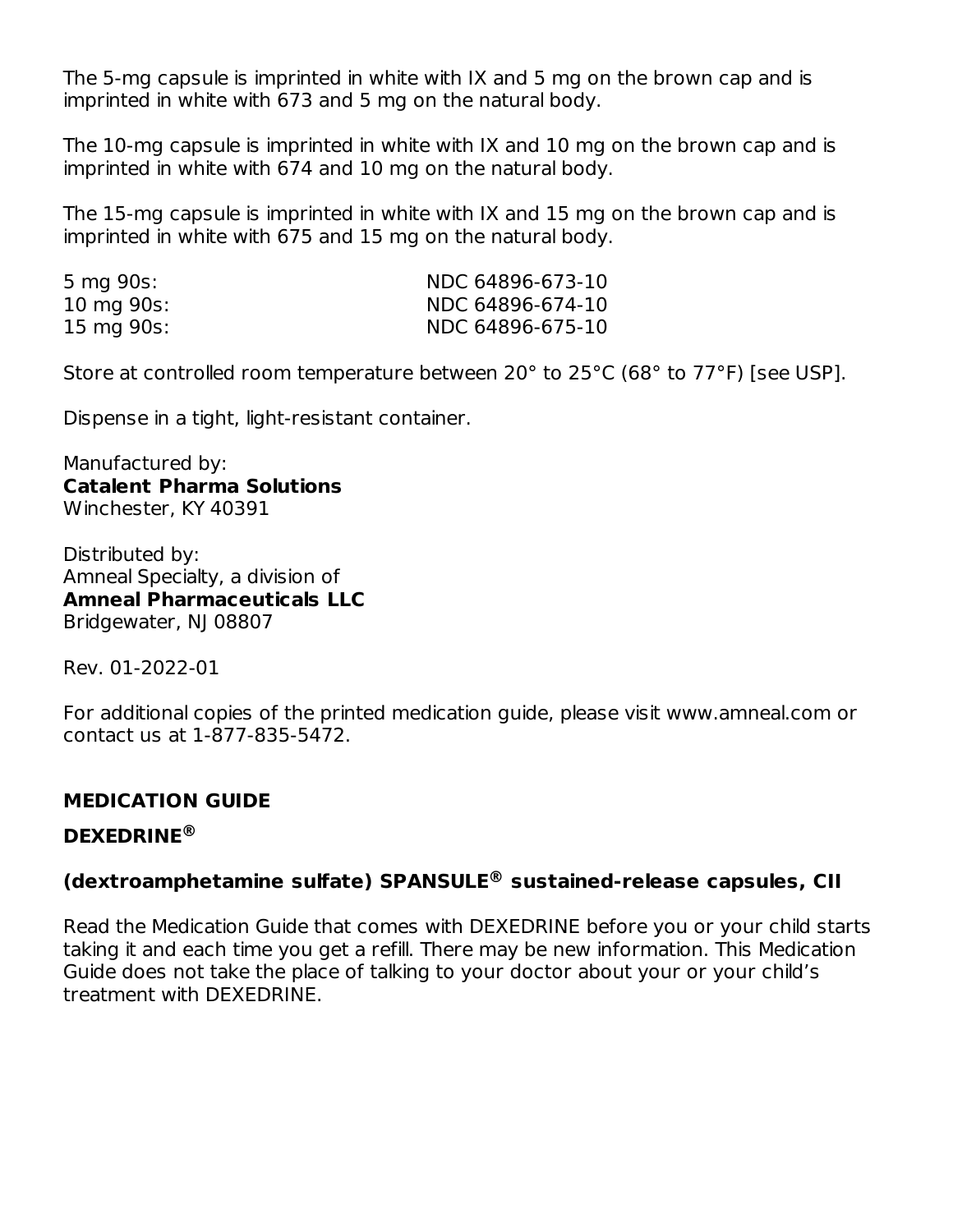#### **What is the most important information I should know about DEXEDRINE?**

**The following have been reported with use of DEXEDRINE and other stimulant medicines.**

## **1. Heart-related problems:**

- **Sudden death in patients who have heart problems or heart defects**
- **Stroke and heart attack in adults**
- **Increased blood pressure and heart rate**

Tell your doctor if you or your child have any heart problems, heart defects, high blood pressure, or a family history of these problems.

Your doctor should check you or your child carefully for heart problems before starting DEXEDRINE.

Your doctor should check your or your child's blood pressure and heart rate regularly during treatment with DEXEDRINE.

**Call your doctor right away if you or your child has any signs of heart problems such as chest pain, shortness of breath, or fainting while taking DEXEDRINE.**

#### **2. Mental (Psychiatric) problems:**

#### **All Patients**

- **new or worse behavior and thought problems**
- **new or worse bipolar illness**
- **new or worse aggressive behavior or hostility**

## **Children and Teenagers**

**new psychotic symptoms (such as hearing voices, believing things that are not true, are suspicious) or new manic symptoms**

Tell your doctor about any mental problems you or your child have, or about a family history of suicide, bipolar illness, or depression.

**Call your doctor right away if you or your child have any new or worsening mental symptoms or problems while taking DEXEDRINE, especially seeing or hearing things that are not real, believing things that are not real, or are suspicious.**

**3. Circulation problems in fingers and toes** [Peripheral vasculopathy, including Raynaud's phenomenon]:

- fingers or toes may feel numb, cool, painful
- fingers or toes may change color from pale, to blue, to red

Tell your doctor if you have or your child has numbness, pain, skin color change, or sensitivity to temperature in your fingers or toes.

**Call your doctor right away if you have or your child has any signs of unexplained wounds appearing on fingers or toes while taking DEXEDRINE.**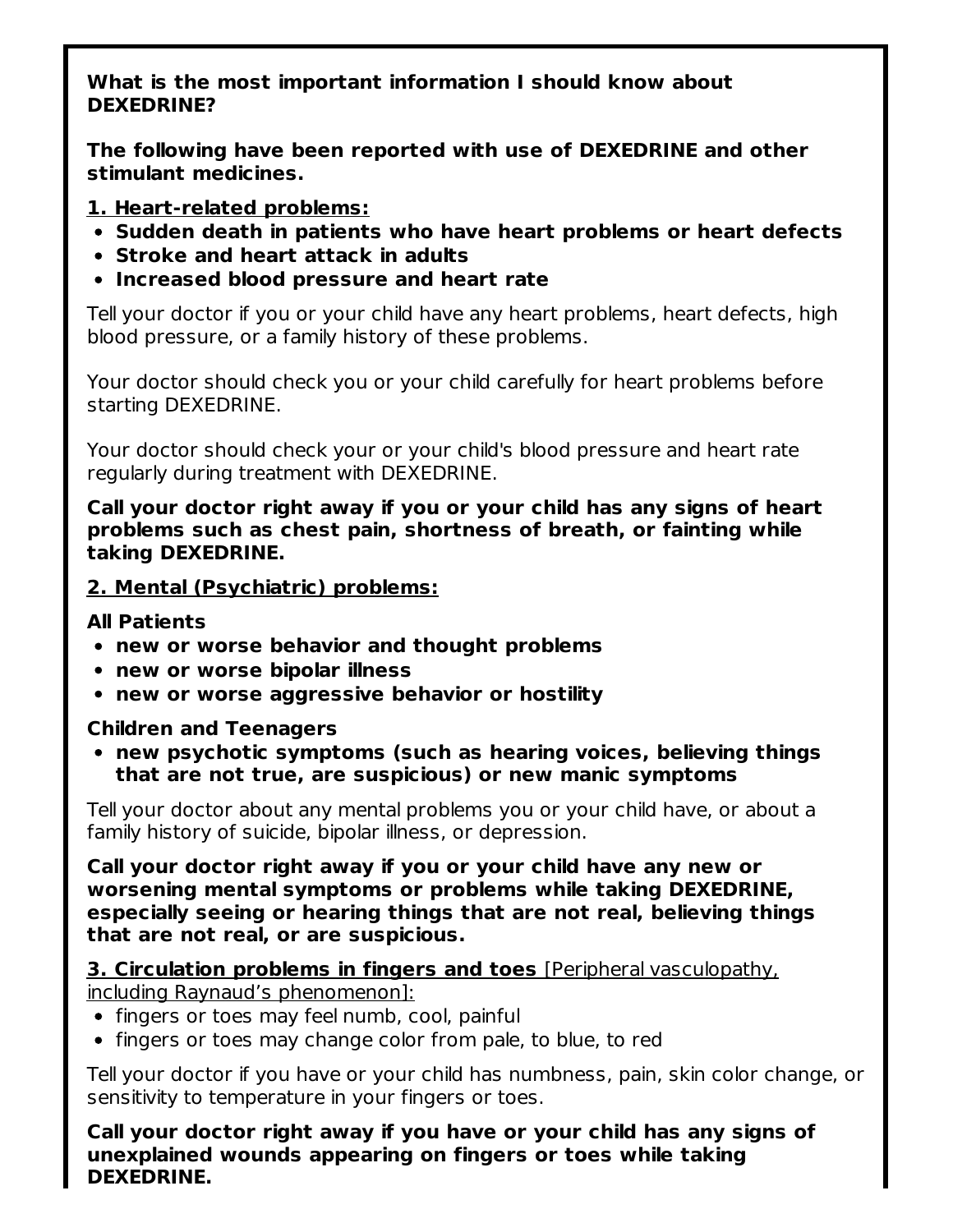#### **What is DEXEDRINE?**

DEXEDRINE is a central nervous system stimulant prescription medicine. **It is used for the treatment of Attention-Deficit Hyperactivity Disorder (ADHD).**

DEXEDRINE may help increase attention and decrease impulsiveness and hyperactivity in patients with ADHD. DEXEDRINE should be used as a part of a total treatment program for ADHD that may include counseling or other therapies. DEXEDRINE is also used in the treatment of a sleep disorder called narcolepsy.

**DEXEDRINE is a federally controlled substance (CII) because it can be abused or lead to dependence. Keep DEXEDRINE in a safe place to prevent misuse and abuse. Selling or giving away DEXEDRINE may harm others, and is against the law.**

Tell your doctor if you or your child have (or have a family history of) ever abused or been dependent on alcohol, prescription medicines or street drugs.

#### **Who should not take DEXEDRINE?**

#### **DEXEDRINE should not be taken if you or your child:**

- Have heart disease or hardening of the arteries
- Have moderate to severe high blood pressure
- Have hyperthyroidism
- Have an eye problem called glaucoma
- Are very anxious, tense, or agitated
- Have a history of drug abuse
- Are taking or have taken within the past 14 days an antidepression medicine called a monoamine oxidase inhibitor or MAOI.
- Is sensitive to, allergic to, or had a reaction to other stimulant medicines

DEXEDRINE is not recommended for use in children younger than 6 years old.

#### **DEXEDRINE may not be right for you or your child. Before starting DEXEDRINE tell your or your child's doctor about all health conditions (or a family history of) including:**

- Heart problems, heart defects, high blood pressure
- Mental problems including psychosis, mania, bipolar illness, or depression
- Tics or Tourette's syndrome
- Thyroid problems
- Seizures or have had an abnormal brain wave test (EEG)
- Circulation problems in fingers and toes

Tell your doctor if you or your child is pregnant, planning to become pregnant, or breastfeeding.

#### **Can DEXEDRINE be taken with other medicines?**

**Tell your doctor about all of the medicines that you or your child take**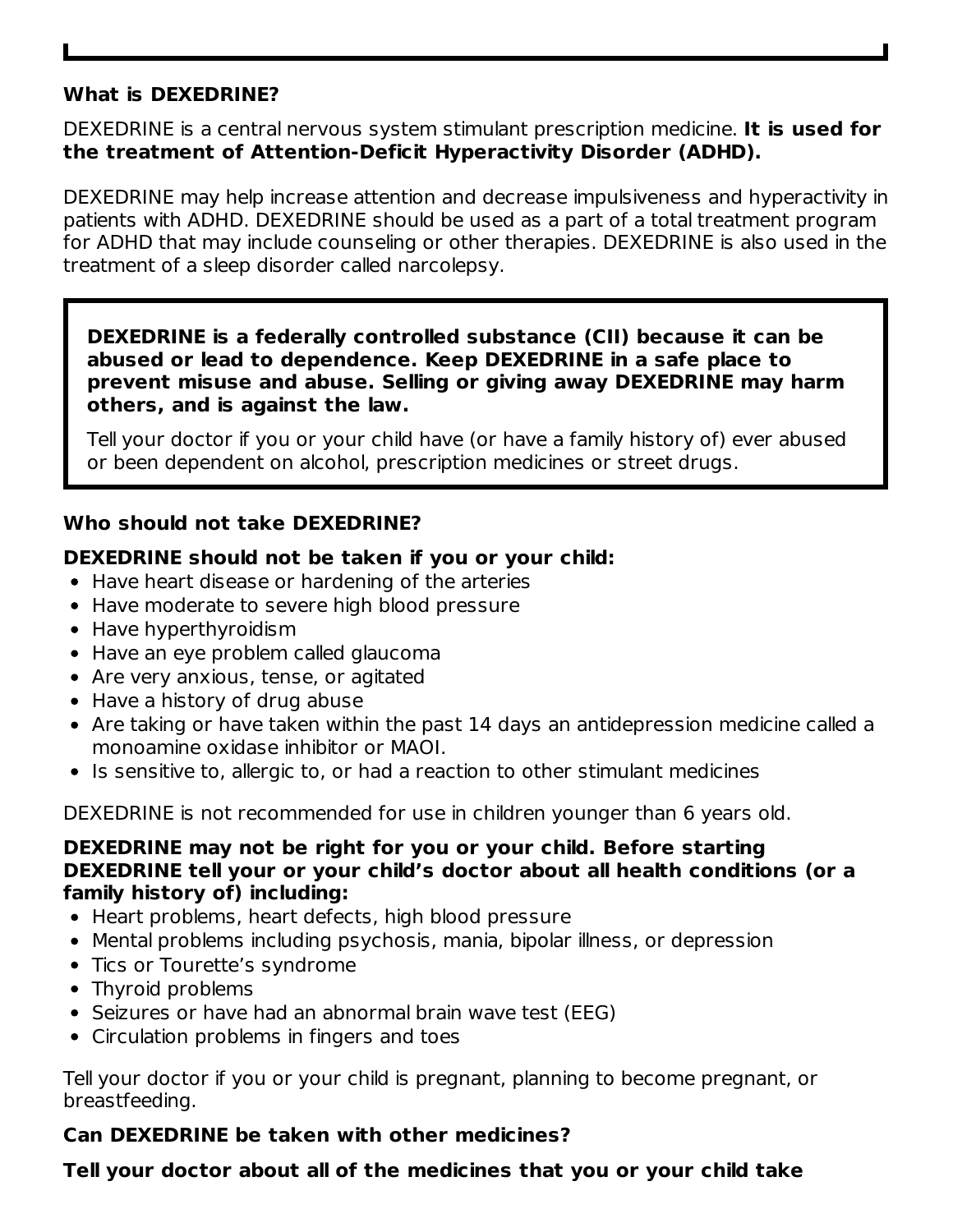## **including prescription and non-prescription medicines, vitamins, and herbal**

**supplements.** DEXEDRINE and some medicines may interact with each other and cause serious side effects. Sometimes the doses of other medicines will need to be adjusted while taking DEXEDRINE.

Your doctor will decide whether DEXEDRINE can be taken with other medicines.

#### **Especially tell your doctor if you or your child takes:**

- Anti-depression medicines including MAOIs
- Blood pressure medicines
- Antacids
- Seizure medicines

Know the medicines that you or your child takes. Keep a list of your medicines with you to show your doctor and pharmacist.

#### **Do not start any new medicine while taking DEXEDRINE without talking to your doctor first.**

#### **How should DEXEDRINE be taken?**

- **Take DEXEDRINE exactly as prescribed.** Your doctor may adjust the dose until it is right for you or your child.
- **DEXEDRINE comes as a capsule.**
- DEXEDRINE SPANSULE capsules are usually taken once a day in the morning. DEXEDRINE SPANSULE is an extended-release capsule. It releases medicine into your body throughout the day.
- From time to time, your doctor may stop treatment with DEXEDRINE for a while to check ADHD symptoms.
- Your doctor may do regular checks of the blood, heart, and blood pressure while taking DEXEDRINE. Children should have their height and weight checked often while taking DEXEDRINE. Treatment with DEXEDRINE may be stopped if a problem is found during these check-ups.
- **If you or your child takes too much DEXEDRINE or overdoses, call your doctor or poison control center right away, or get emergency treatment.**

#### **What are possible side effects of DEXEDRINE?**

#### See **"What is the most important information I should know about DEXEDRINE?"** for information on reported heart and mental problems.

#### **Other serious side effects include:**

- Slowing of growth (height and weight) in children
- Seizures, mainly in patients with a history of seizures
- Eyesight changes or blurred vision

#### **Common side effects include:**

- Fast heart beat
- Decreased appetite
- Tremors
- Headache
- Trouble sleeping
- Dizziness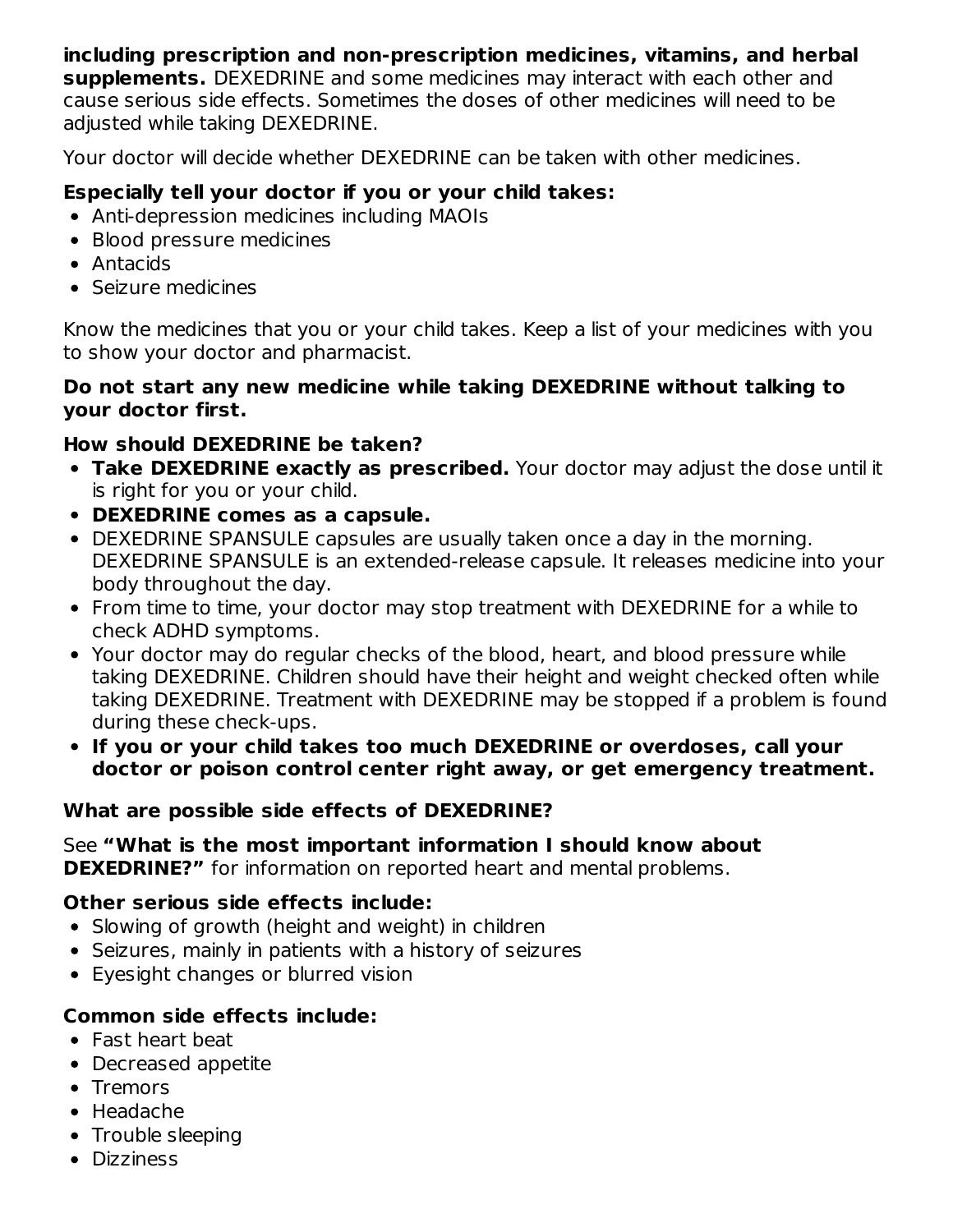- Stomach upset
- Weight loss
- Dry mouth

DEXEDRINE may affect your or your child's ability to drive or do other dangerous activities.

Talk to your doctor if you or your child has side effects that are bothersome or do not go away.

This is not a complete list of possible side effects. Ask your doctor or pharmacist for more information. Call your doctor for medical advice about side effects. You may report side effects to FDA at 1-800-FDA-1088.

## **How should I store DEXEDRINE?**

- Store DEXEDRINE SPANSULE capsules in a safe place at room temperature, 68° to 77°F (20° to 25°C). Protect from light.
- **Keep DEXEDRINE and all medicines out of the reach of children.**

## **General information about DEXEDRINE**

Medicines are sometimes prescribed for purposes other than those listed in a Medication Guide. Do not use DEXEDRINE for a condition for which it was not prescribed. Do not give DEXEDRINE to other people, even if they have the same condition. It may harm them and it is against the law.

This Medication Guide summarizes the most important information about DEXEDRINE. If you would like more information, talk with your doctor. You can ask your doctor or pharmacist for information about DEXEDRINE that was written for healthcare professionals. For more information about DEXEDRINE, please contact Amneal Pharmaceuticals at 1-877-835-5472 or visit www.amneal.com.

## **What are the ingredients in DEXEDRINE?**

**Active Ingredient:** Dextroamphetamine sulfate

## **Inactive Ingredients:**

**SPANSULE Capsules:** Cetyl alcohol, D&C Yellow No. 10, dibutyl sebacate, ethylcellulose, FD&C Blue No. 1, FD&C Red No. 40, FD&C Yellow No. 6, gelatin, hypromellose, polyethylene glycol, povidone, sodium lauryl sulfate, sugar spheres and trace amounts of other inactive ingredients.

This Medication Guide has been approved by the U.S. Food and Drug Administration.

Manufactured by: **Catalent Pharma Solutions** Winchester, KY 40391

Distributed by: Amneal Specialty, a division of **Amneal Pharmaceuticals LLC** Bridgewater, NJ 08807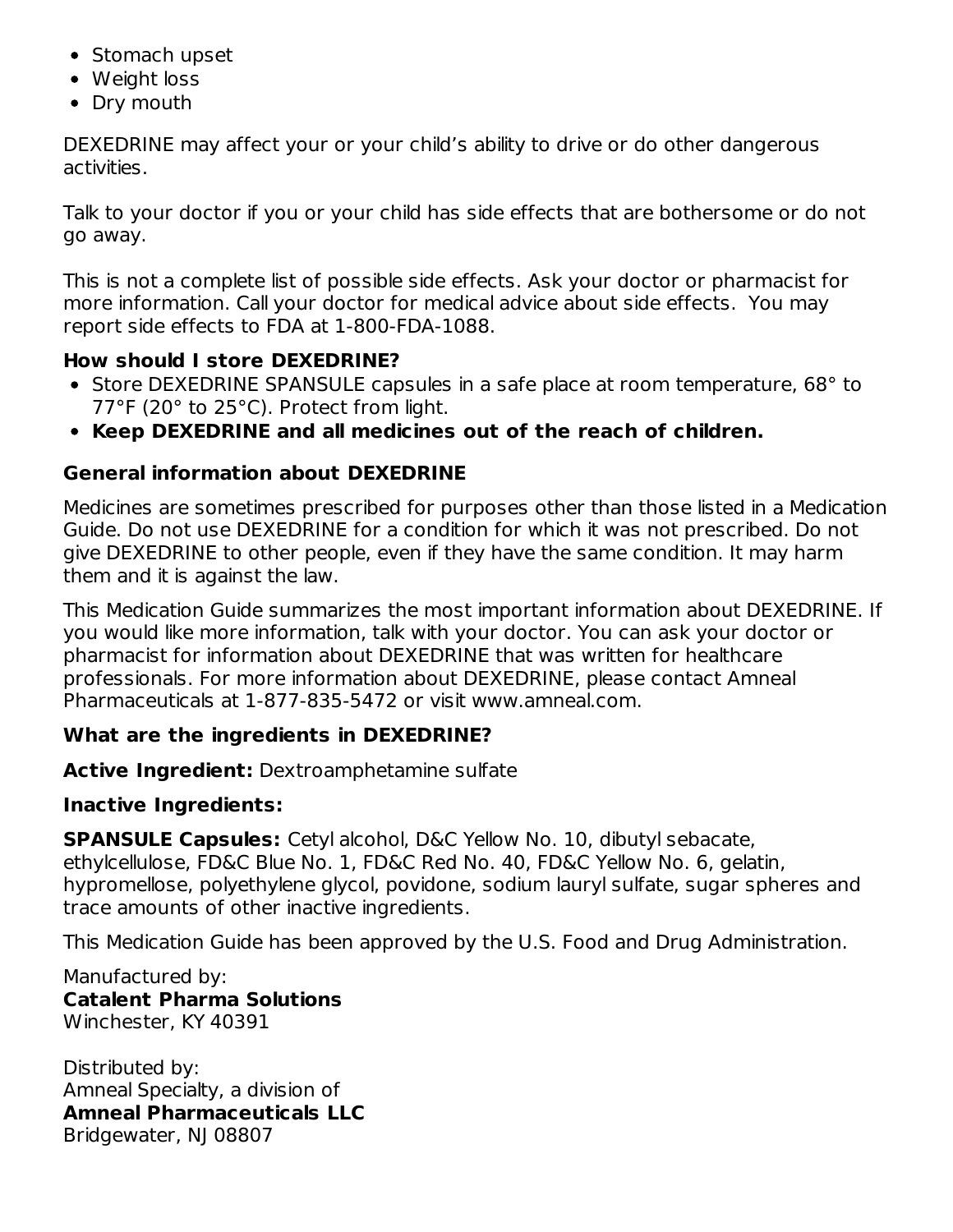Rev. 03-2019-00

For additional copies of the printed medication guide, please visit www.amneal.com or contact us at 1-877-835-5472.

#### **PRINCIPAL DISPLAY PANEL - 5 mg BOTTLE LABEL**



#### **PRINCIPAL DISPLAY PANEL - 5 mg CARTON**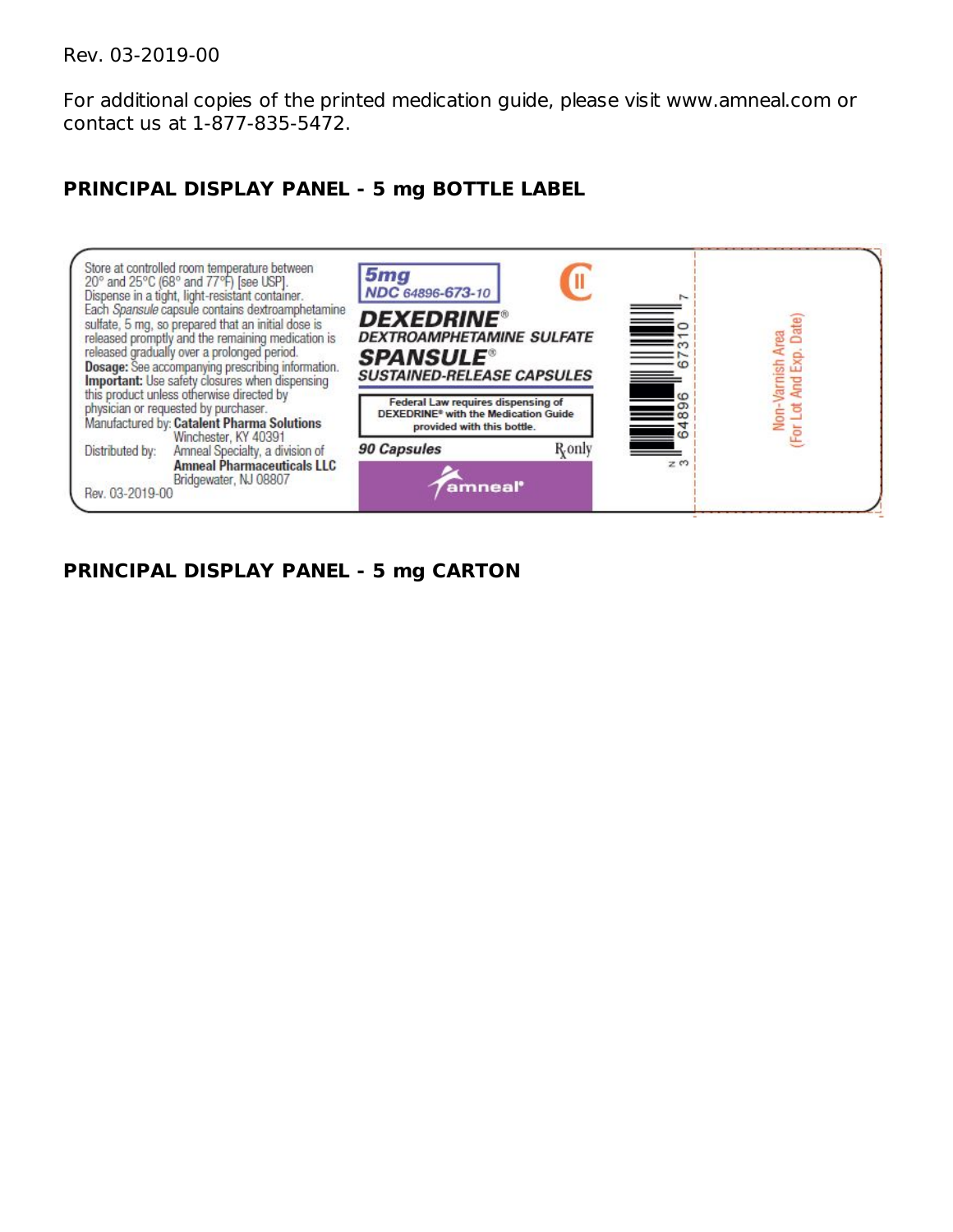

#### **PRINCIPAL DISPLAY PANEL - 10 mg BOTTLE LABEL**

| Store at controlled room temperature between<br>20° and 25°C (68° and 77°F) [see USP].<br>Dispense in a tight, light-resistant container.                                                                                                                                                                          | 10 <sub>mg</sub><br>NDC 64896-674-10                                                                     |                                                           |                                        |
|--------------------------------------------------------------------------------------------------------------------------------------------------------------------------------------------------------------------------------------------------------------------------------------------------------------------|----------------------------------------------------------------------------------------------------------|-----------------------------------------------------------|----------------------------------------|
| Each Spansule capsule contains dextroamphetamine<br>sulfate, 10 mg, so prepared that an initial dose is<br>released promptly and the remaining medication is<br>released gradually over a prolonged period.<br>Dosage: See accompanying prescribing information.<br>Important: Use safety closures when dispensing | <b>DEXEDRINE®</b><br>DEXTROAMPHETAMINE SULFATE<br><b>SPANSULE®</b><br><b>SUSTAINED-RELEASE CAPSULES</b>  | $\blacksquare$                                            | <b>Non-Varnish Area</b><br>£xp.<br>And |
| this product unless otherwise directed by<br>physician or requested by purchaser.<br>Manufactured by: Catalent Pharma Solutions<br>Winchester, KY 40391                                                                                                                                                            | Federal Law requires dispensing of<br>DEXEDRINE® with the Medication Guide<br>provided with this bottle. | $\circ$<br>$=$ $\frac{8}{3}$<br>$\overline{\mathbb{R}}_4$ | $\overline{a}$                         |
| Distributed by:<br>Amneal Specialty, a division of<br><b>Amneal Pharmaceuticals LLC</b><br>Bridgewater, NJ 08807<br>Rev. 03-2019-00                                                                                                                                                                                | <b>90 Capsules</b><br>Ronly<br>'amneal                                                                   | z <sub>m</sub>                                            |                                        |
|                                                                                                                                                                                                                                                                                                                    |                                                                                                          |                                                           |                                        |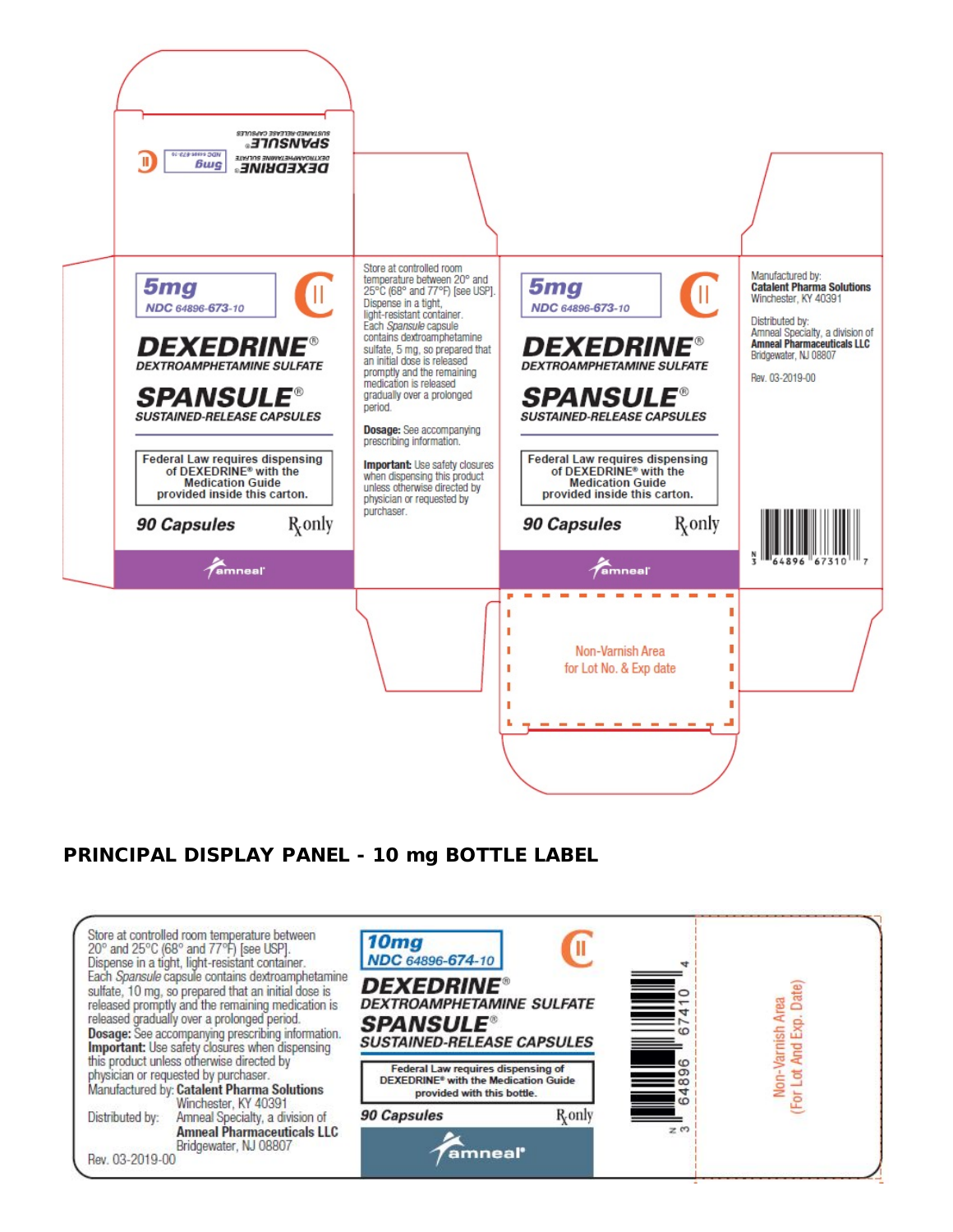#### **PRINCIPAL DISPLAY PANEL - 10 mg CARTON**



#### **PRINCIPAL DISPLAY PANEL - 15 mg BOTTLE LABEL**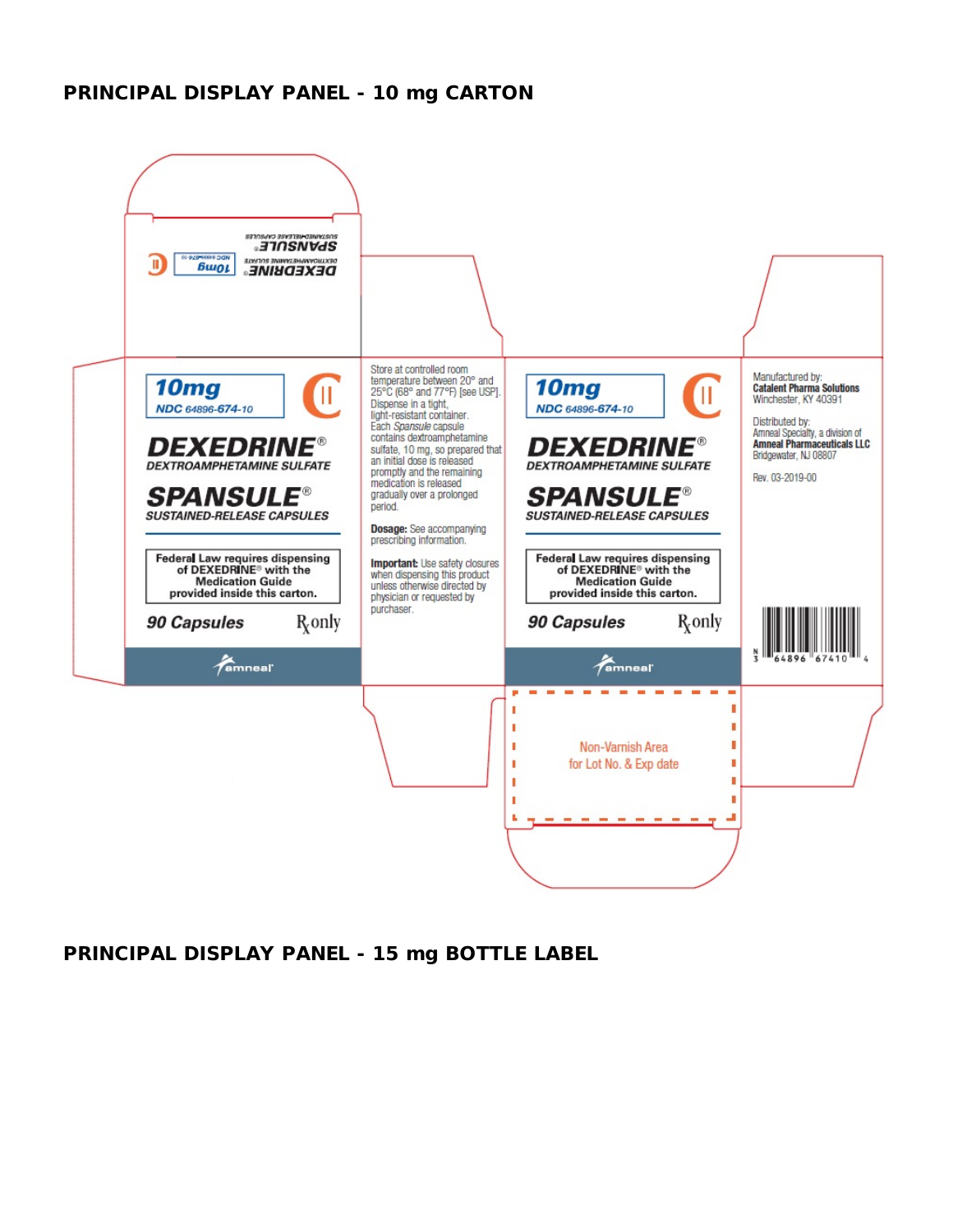

#### **PRINCIPAL DISPLAY PANEL - 15 mg CARTON**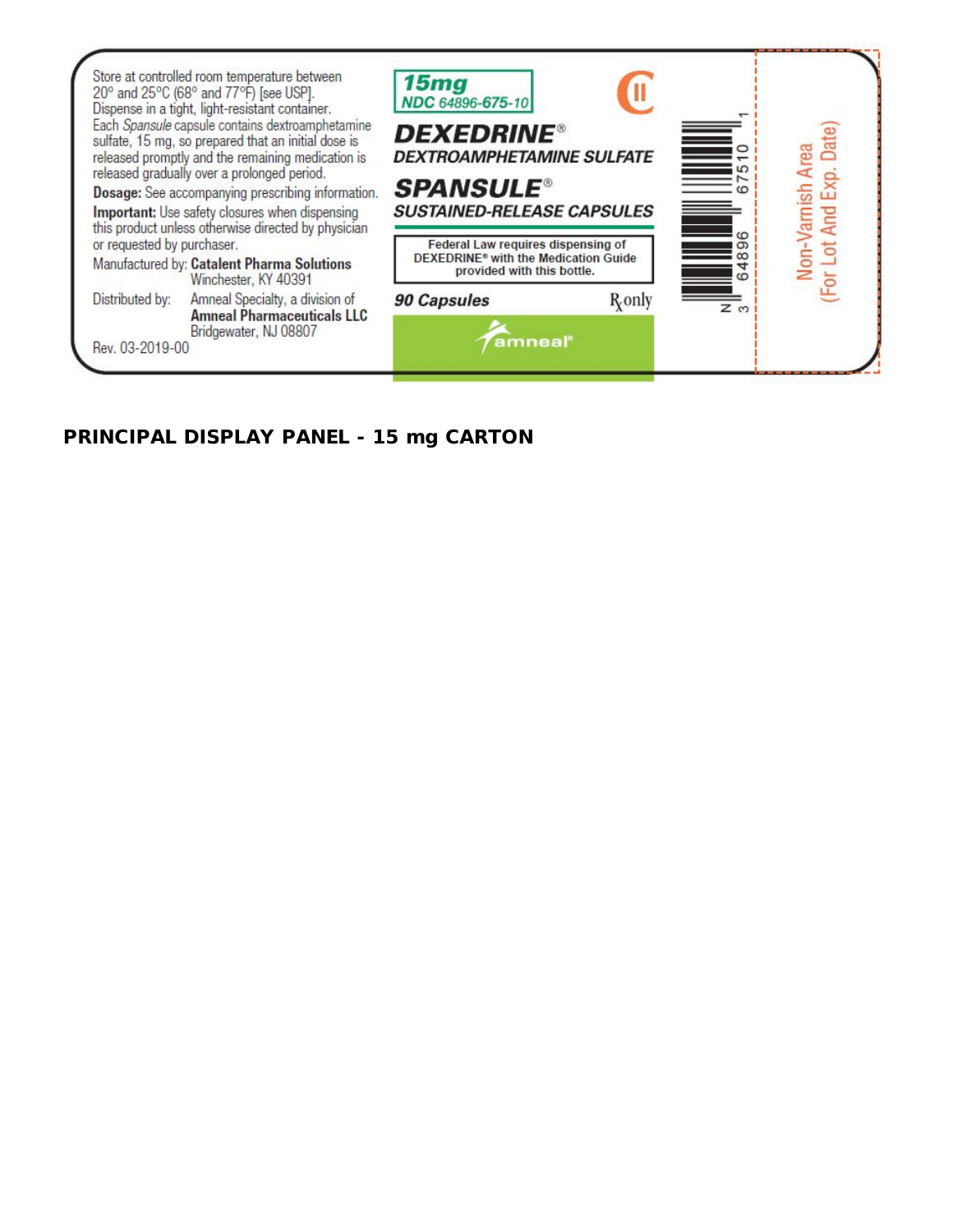

| <b>DEXEDRINE SPANSULE</b><br>dextroamphetamine sulfate capsule, extended release      |                         |                                            |  |                 |               |  |
|---------------------------------------------------------------------------------------|-------------------------|--------------------------------------------|--|-----------------|---------------|--|
|                                                                                       |                         |                                            |  |                 |               |  |
| <b>Product Information</b>                                                            |                         |                                            |  |                 |               |  |
| <b>Product Type</b>                                                                   | HUMAN PRESCRIPTION DRUG | <b>Item Code (Source)</b>                  |  |                 | NDC:64896-673 |  |
| <b>Route of Administration</b>                                                        | ORAL                    | <b>DEA Schedule</b>                        |  | CII             |               |  |
|                                                                                       |                         |                                            |  |                 |               |  |
| <b>Active Ingredient/Active Moiety</b>                                                |                         |                                            |  |                 |               |  |
| <b>Ingredient Name</b>                                                                |                         | <b>Basis of Strength</b>                   |  | <b>Strength</b> |               |  |
| DEXTROAMPHETAMINE SULFATE (UNII: JJ7680327N) (DEXTROAMPHETAMINE -<br>UNII:TZ47U051FI) |                         | <b>DEXTROAMPHETAMINE</b><br><b>SULFATE</b> |  | 5 mg            |               |  |
|                                                                                       |                         |                                            |  |                 |               |  |
|                                                                                       |                         |                                            |  |                 |               |  |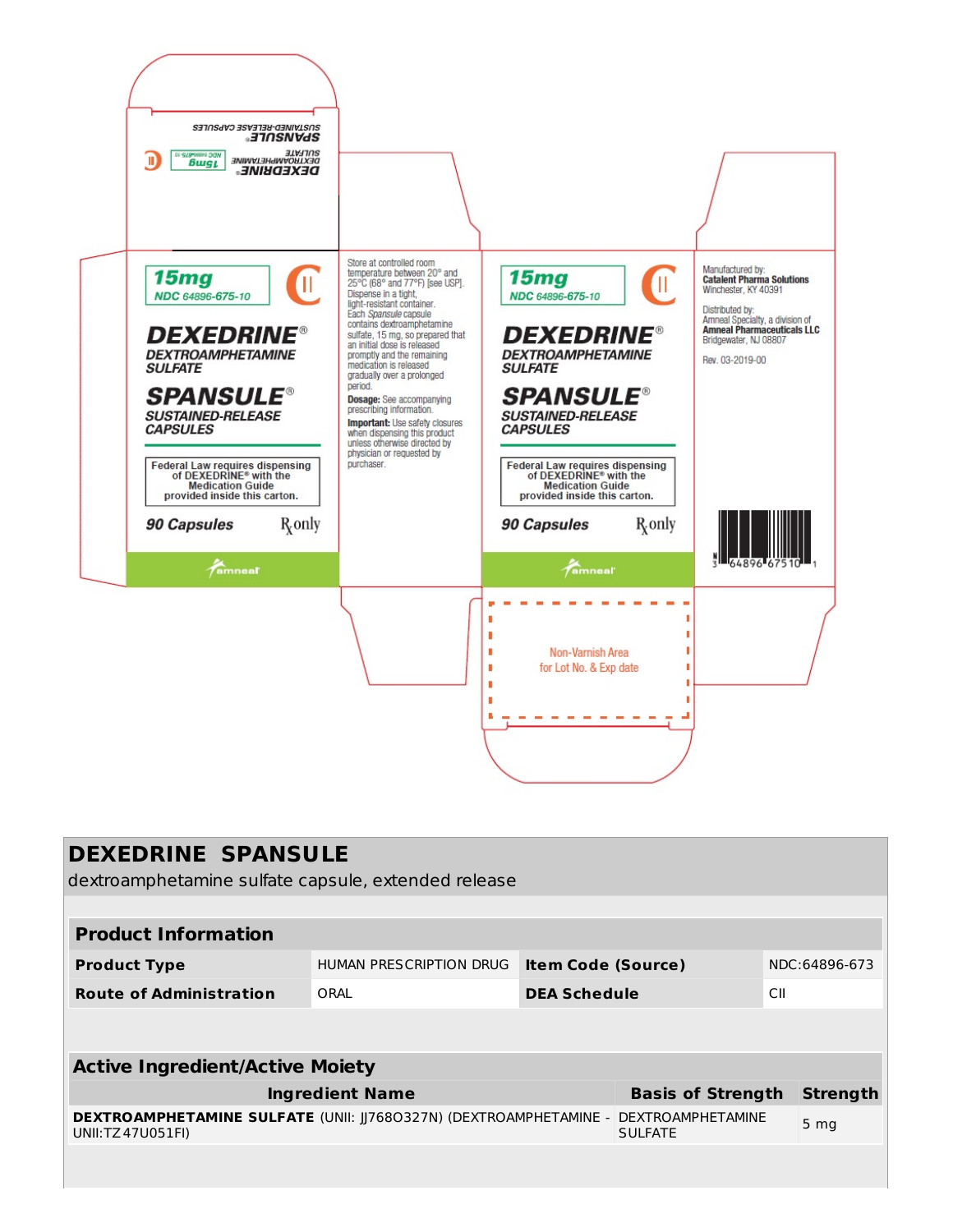| <b>Inactive Ingredients</b>                        |                 |
|----------------------------------------------------|-----------------|
| <b>Ingredient Name</b>                             | <b>Strength</b> |
| <b>CETYL ALCOHOL (UNII: 936 ST6 CN)</b>            |                 |
| D&C YELLOW NO. 10 (UNII: 35SW5USQ3G)               |                 |
| <b>DIBUTYL SEBACATE (UNII: 4W5IH7FLNY)</b>         |                 |
| <b>ETHYLCELLULOSES (UNII: 7Z8S9VYZ4B)</b>          |                 |
| <b>FD&amp;C BLUE NO. 1 (UNII: H3R47K3TBD)</b>      |                 |
| <b>FD&amp;C RED NO. 40 (UNII: WZB9127XOA)</b>      |                 |
| <b>FD&amp;C YELLOW NO. 6 (UNII: H77VEI93A8)</b>    |                 |
| <b>GELATIN (UNII: 2G86QN327L)</b>                  |                 |
| HYPROMELLOSES (UNII: 3NXW29V3WO)                   |                 |
| POLYETHYLENE GLYCOL, UNSPECIFIED (UNII: 3WQ0SDWIA) |                 |
| <b>POVIDONE</b> (UNII: FZ989GH94E)                 |                 |
| <b>SODIUM LAURYL SULFATE (UNII: 368GB5141I)</b>    |                 |
|                                                    |                 |

#### **Product Characteristics**

| Color           | brown (brown cap and natural body) | <b>Score</b>        | no score       |
|-----------------|------------------------------------|---------------------|----------------|
| <b>Shape</b>    | CAPSULE                            | <b>Size</b>         | 14mm           |
| <b>Flavor</b>   |                                    | <b>Imprint Code</b> | IX;5mg;673;5mg |
| <b>Contains</b> |                                    |                     |                |

# **Packaging**

| #            | <b>Item Code</b>             | <b>Package Description</b>                                | <b>Marketing Start</b><br><b>Date</b> | <b>Marketing End</b><br>Date |  |  |  |  |
|--------------|------------------------------|-----------------------------------------------------------|---------------------------------------|------------------------------|--|--|--|--|
|              | NDC:64896-673-<br>10         | 1 in 1 CARTON                                             | 08/02/1976                            |                              |  |  |  |  |
| $\mathbf{1}$ |                              | 90 in 1 BOTTLE; Type 0: Not a Combination<br>Product      |                                       |                              |  |  |  |  |
|              |                              |                                                           |                                       |                              |  |  |  |  |
|              | <b>Marketing Information</b> |                                                           |                                       |                              |  |  |  |  |
|              | <b>Marketing</b><br>Category | <b>Application Number or Monograph</b><br><b>Citation</b> | <b>Marketing Start</b><br>Date        | <b>Marketing End</b><br>Date |  |  |  |  |
| <b>NDA</b>   |                              | NDA017078                                                 | 08/02/1976                            |                              |  |  |  |  |

| <b>DEXEDRINE SPANSULE</b>                           |                         |                           |               |  |  |  |  |  |
|-----------------------------------------------------|-------------------------|---------------------------|---------------|--|--|--|--|--|
| dextroamphetamine sulfate capsule, extended release |                         |                           |               |  |  |  |  |  |
|                                                     |                         |                           |               |  |  |  |  |  |
| <b>Product Information</b>                          |                         |                           |               |  |  |  |  |  |
| <b>Product Type</b>                                 | HUMAN PRESCRIPTION DRUG | <b>Item Code (Source)</b> | NDC:64896-674 |  |  |  |  |  |
| <b>Route of Administration</b>                      | ORAI                    | <b>DEA Schedule</b>       | CII           |  |  |  |  |  |
|                                                     |                         |                           |               |  |  |  |  |  |
|                                                     |                         |                           |               |  |  |  |  |  |
| <b>Active Ingredient/Active Moiety</b>              |                         |                           |               |  |  |  |  |  |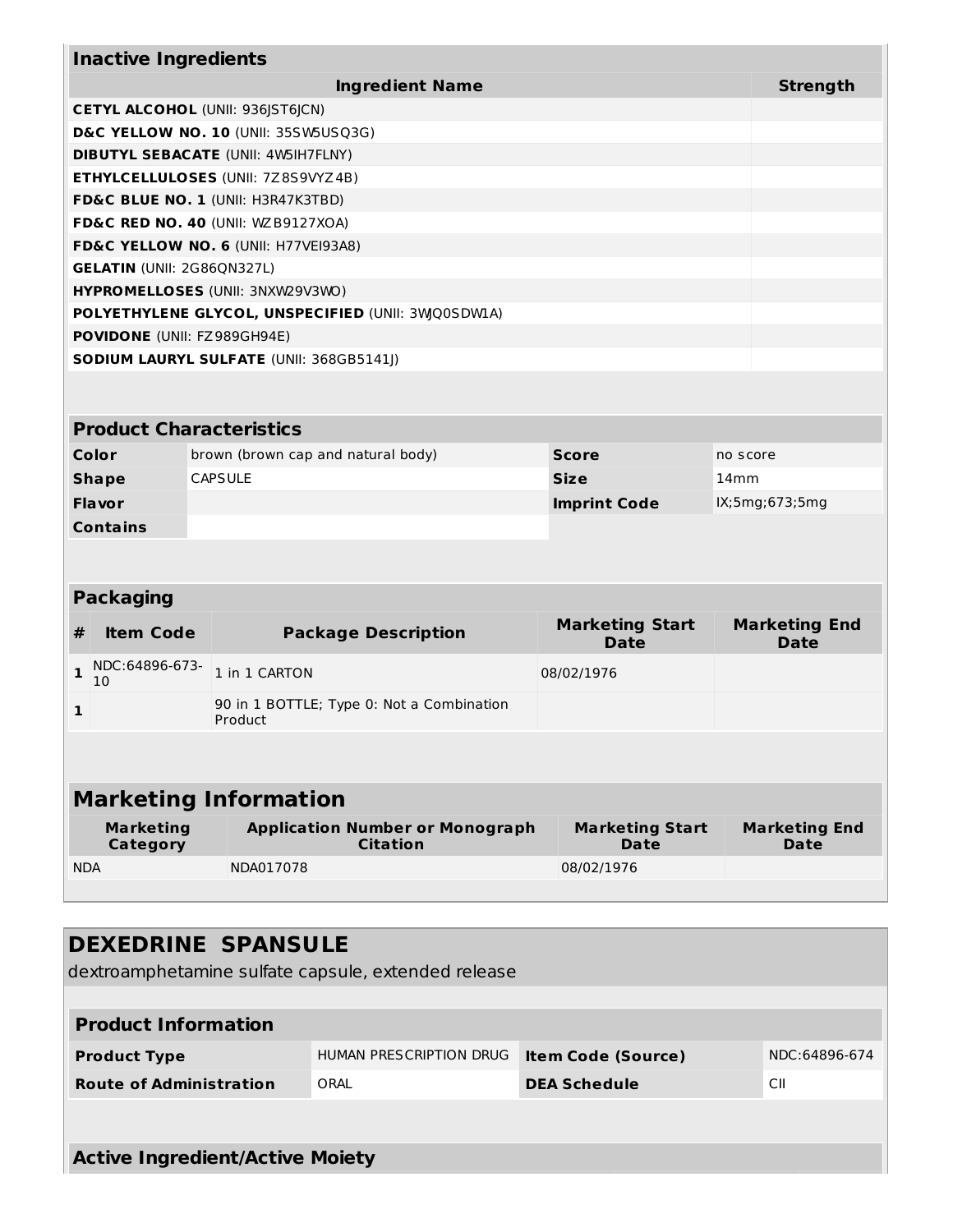|   |                                    |  | <b>Ingredient Name</b>                                                              |                     |                                       | <b>Basis of Strength</b> | <b>Strength</b>                     |  |
|---|------------------------------------|--|-------------------------------------------------------------------------------------|---------------------|---------------------------------------|--------------------------|-------------------------------------|--|
|   | UNII:TZ47U051FI)                   |  | DEXTROAMPHETAMINE SULFATE (UNII: JJ7680327N) (DEXTROAMPHETAMINE - DEXTROAMPHETAMINE |                     | <b>SULFATE</b>                        |                          | 10 <sub>mg</sub>                    |  |
|   |                                    |  |                                                                                     |                     |                                       |                          |                                     |  |
|   | <b>Inactive Ingredients</b>        |  |                                                                                     |                     |                                       |                          |                                     |  |
|   |                                    |  | <b>Ingredient Name</b>                                                              |                     |                                       |                          | <b>Strength</b>                     |  |
|   |                                    |  | <b>CETYL ALCOHOL (UNII: 936JST6JCN)</b>                                             |                     |                                       |                          |                                     |  |
|   |                                    |  | D&C YELLOW NO. 10 (UNII: 35SW5USQ3G)                                                |                     |                                       |                          |                                     |  |
|   |                                    |  | <b>DIBUTYL SEBACATE (UNII: 4W5IH7FLNY)</b>                                          |                     |                                       |                          |                                     |  |
|   |                                    |  | <b>ETHYLCELLULOSES (UNII: 7Z8S9VYZ4B)</b>                                           |                     |                                       |                          |                                     |  |
|   |                                    |  | FD&C BLUE NO. 1 (UNII: H3R47K3TBD)                                                  |                     |                                       |                          |                                     |  |
|   |                                    |  | <b>FD&amp;C RED NO. 40 (UNII: WZB9127XOA)</b>                                       |                     |                                       |                          |                                     |  |
|   |                                    |  | FD&C YELLOW NO. 6 (UNII: H77VEI93A8)                                                |                     |                                       |                          |                                     |  |
|   | <b>GELATIN (UNII: 2G86QN327L)</b>  |  |                                                                                     |                     |                                       |                          |                                     |  |
|   |                                    |  | HYPROMELLOSES (UNII: 3NXW29V3WO)                                                    |                     |                                       |                          |                                     |  |
|   |                                    |  | POLYETHYLENE GLYCOL, UNSPECIFIED (UNII: 3WQ0SDW1A)                                  |                     |                                       |                          |                                     |  |
|   | <b>POVIDONE</b> (UNII: FZ989GH94E) |  |                                                                                     |                     |                                       |                          |                                     |  |
|   |                                    |  | <b>SODIUM LAURYL SULFATE (UNII: 368GB5141J)</b>                                     |                     |                                       |                          |                                     |  |
|   |                                    |  |                                                                                     |                     |                                       |                          |                                     |  |
|   | <b>Product Characteristics</b>     |  |                                                                                     |                     |                                       |                          |                                     |  |
|   | Color                              |  | brown (brown cap and natural body)                                                  | <b>Score</b>        |                                       | no score                 |                                     |  |
|   | <b>Shape</b>                       |  | <b>CAPSULE</b>                                                                      | <b>Size</b>         |                                       | 14mm                     |                                     |  |
|   | <b>Flavor</b>                      |  |                                                                                     | <b>Imprint Code</b> |                                       | IX;10mg;674;10mg         |                                     |  |
|   | <b>Contains</b>                    |  |                                                                                     |                     |                                       |                          |                                     |  |
|   |                                    |  |                                                                                     |                     |                                       |                          |                                     |  |
|   |                                    |  |                                                                                     |                     |                                       |                          |                                     |  |
|   | <b>Packaging</b>                   |  |                                                                                     |                     |                                       |                          |                                     |  |
| # | <b>Item Code</b>                   |  | <b>Package Description</b>                                                          |                     | <b>Marketing Start</b><br><b>Date</b> |                          | <b>Marketing End</b><br><b>Date</b> |  |
| 1 | NDC:64896-674-<br>10               |  | 1 in 1 CARTON                                                                       | 08/02/1976          |                                       |                          |                                     |  |
| 1 |                                    |  | 90 in 1 BOTTLE; Type 0: Not a Combination<br>Product                                |                     |                                       |                          |                                     |  |
|   |                                    |  |                                                                                     |                     |                                       |                          |                                     |  |
|   |                                    |  | <b>Marketing Information</b>                                                        |                     |                                       |                          |                                     |  |
|   | <b>Marketing</b><br>Category       |  | <b>Application Number or Monograph</b><br><b>Citation</b>                           |                     | <b>Marketing Start</b><br><b>Date</b> |                          | <b>Marketing End</b><br><b>Date</b> |  |

| <b>DEXEDRINE SPANSULE</b><br>dextroamphetamine sulfate capsule, extended release |                                              |  |               |  |  |  |
|----------------------------------------------------------------------------------|----------------------------------------------|--|---------------|--|--|--|
| <b>Product Information</b>                                                       |                                              |  |               |  |  |  |
| <b>Product Type</b>                                                              | HUMAN PRESCRIPTION DRUG   Item Code (Source) |  | NDC:64896-675 |  |  |  |

NDA NDA017078 08/02/1976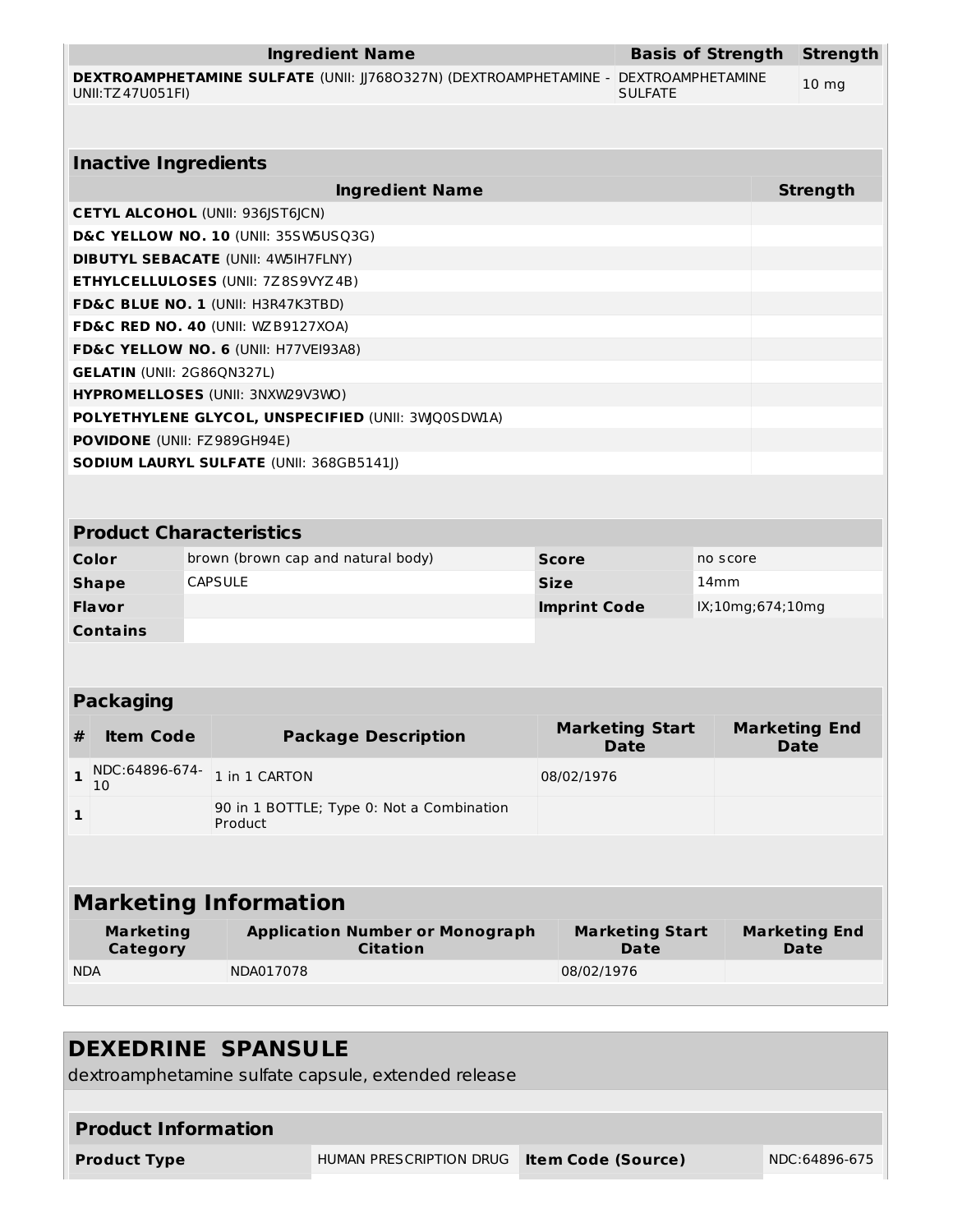| <b>Route of Administration</b>                  |                                                      |               | CII<br>ORAL<br><b>DEA Schedule</b>                                |  |                     |                                            |                  |  |                                     |
|-------------------------------------------------|------------------------------------------------------|---------------|-------------------------------------------------------------------|--|---------------------|--------------------------------------------|------------------|--|-------------------------------------|
|                                                 |                                                      |               |                                                                   |  |                     |                                            |                  |  |                                     |
|                                                 |                                                      |               |                                                                   |  |                     |                                            |                  |  |                                     |
| <b>Active Ingredient/Active Moiety</b>          |                                                      |               |                                                                   |  |                     |                                            |                  |  |                                     |
|                                                 |                                                      |               | <b>Ingredient Name</b>                                            |  |                     | <b>Basis of Strength</b>                   |                  |  | <b>Strength</b>                     |
| UNII:TZ 47U051FI)                               |                                                      |               | DEXTROAMPHETAMINE SULFATE (UNII: JJ7680327N) (DEXTROAMPHETAMINE - |  |                     | <b>DEXTROAMPHETAMINE</b><br><b>SULFATE</b> |                  |  | 15 <sub>mg</sub>                    |
|                                                 |                                                      |               |                                                                   |  |                     |                                            |                  |  |                                     |
| <b>Inactive Ingredients</b>                     |                                                      |               |                                                                   |  |                     |                                            |                  |  |                                     |
|                                                 |                                                      |               | <b>Ingredient Name</b>                                            |  |                     |                                            |                  |  | <b>Strength</b>                     |
| <b>CETYL ALCOHOL (UNII: 936JST6JCN)</b>         |                                                      |               |                                                                   |  |                     |                                            |                  |  |                                     |
| D&C YELLOW NO. 10 (UNII: 35SW5USQ3G)            |                                                      |               |                                                                   |  |                     |                                            |                  |  |                                     |
| <b>DIBUTYL SEBACATE (UNII: 4W5IH7FLNY)</b>      |                                                      |               |                                                                   |  |                     |                                            |                  |  |                                     |
| ETHYLCELLULOSES (UNII: 7Z8S9VYZ4B)              |                                                      |               |                                                                   |  |                     |                                            |                  |  |                                     |
| FD&C BLUE NO. 1 (UNII: H3R47K3TBD)              |                                                      |               |                                                                   |  |                     |                                            |                  |  |                                     |
| FD&C RED NO. 40 (UNII: WZB9127XOA)              |                                                      |               |                                                                   |  |                     |                                            |                  |  |                                     |
| FD&C YELLOW NO. 6 (UNII: H77VEI93A8)            |                                                      |               |                                                                   |  |                     |                                            |                  |  |                                     |
| <b>GELATIN (UNII: 2G86QN327L)</b>               |                                                      |               |                                                                   |  |                     |                                            |                  |  |                                     |
| HYPROMELLOSES (UNII: 3NXW29V3WO)                |                                                      |               |                                                                   |  |                     |                                            |                  |  |                                     |
|                                                 |                                                      |               | POLYETHYLENE GLYCOL, UNSPECIFIED (UNII: 3WQ0SDWLA)                |  |                     |                                            |                  |  |                                     |
| <b>POVIDONE</b> (UNII: FZ989GH94E)              |                                                      |               |                                                                   |  |                     |                                            |                  |  |                                     |
| <b>SODIUM LAURYL SULFATE (UNII: 368GB5141J)</b> |                                                      |               |                                                                   |  |                     |                                            |                  |  |                                     |
|                                                 |                                                      |               |                                                                   |  |                     |                                            |                  |  |                                     |
|                                                 |                                                      |               |                                                                   |  |                     |                                            |                  |  |                                     |
| <b>Product Characteristics</b>                  |                                                      |               |                                                                   |  |                     |                                            |                  |  |                                     |
| Color                                           |                                                      |               | brown (brown cap and natural body)                                |  | <b>Score</b>        |                                            | no score         |  |                                     |
| <b>Shape</b>                                    | <b>CAPSULE</b>                                       |               |                                                                   |  | <b>Size</b>         |                                            | 16 <sub>mm</sub> |  |                                     |
| <b>Flavor</b>                                   |                                                      |               |                                                                   |  | <b>Imprint Code</b> |                                            | IX;15mg;675;15mg |  |                                     |
| <b>Contains</b>                                 |                                                      |               |                                                                   |  |                     |                                            |                  |  |                                     |
|                                                 |                                                      |               |                                                                   |  |                     |                                            |                  |  |                                     |
|                                                 |                                                      |               |                                                                   |  |                     |                                            |                  |  |                                     |
| <b>Packaging</b>                                |                                                      |               |                                                                   |  |                     |                                            |                  |  |                                     |
|                                                 |                                                      |               |                                                                   |  |                     |                                            |                  |  |                                     |
| <b>Item Code</b><br>#                           |                                                      |               | <b>Package Description</b>                                        |  |                     | <b>Marketing Start</b><br><b>Date</b>      |                  |  | <b>Marketing End</b><br><b>Date</b> |
| NDC:64896-675-<br>$\mathbf{1}$<br>10            |                                                      | 1 in 1 CARTON |                                                                   |  | 08/02/1976          |                                            |                  |  |                                     |
| 1                                               | 90 in 1 BOTTLE; Type 0: Not a Combination<br>Product |               |                                                                   |  |                     |                                            |                  |  |                                     |
|                                                 |                                                      |               |                                                                   |  |                     |                                            |                  |  |                                     |
|                                                 |                                                      |               |                                                                   |  |                     |                                            |                  |  |                                     |
| <b>Marketing Information</b>                    |                                                      |               |                                                                   |  |                     |                                            |                  |  |                                     |
| <b>Marketing</b><br><b>Category</b>             |                                                      |               | <b>Application Number or Monograph</b><br><b>Citation</b>         |  |                     | <b>Marketing Start</b><br><b>Date</b>      |                  |  | <b>Marketing End</b><br>Date        |
| <b>NDA</b>                                      |                                                      | NDA017078     |                                                                   |  | 08/02/1976          |                                            |                  |  |                                     |
|                                                 |                                                      |               |                                                                   |  |                     |                                            |                  |  |                                     |

**Labeler -** Amneal Pharmaceuticals LLC (123797875)